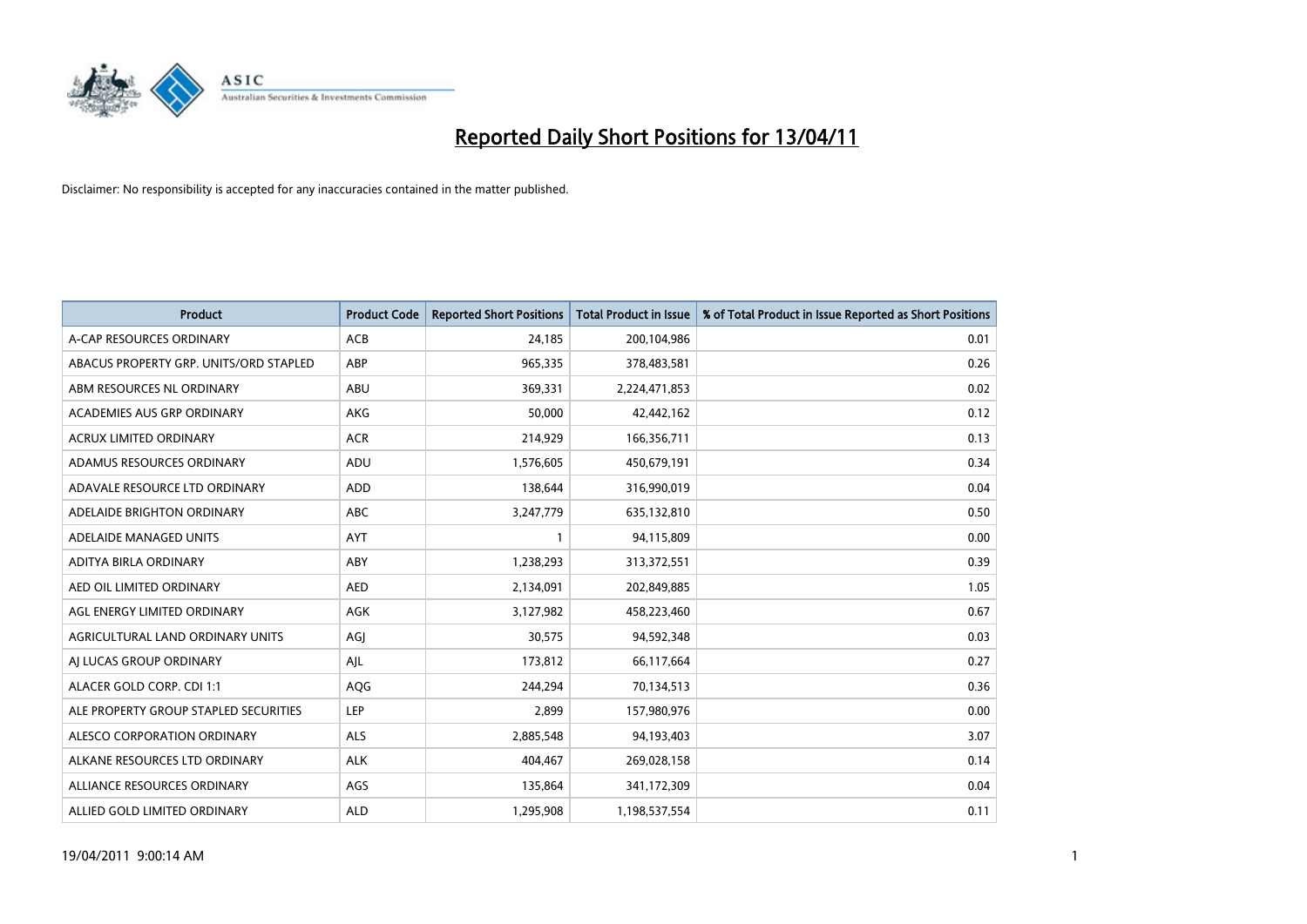

| <b>Product</b>                          | <b>Product Code</b> | <b>Reported Short Positions</b> | <b>Total Product in Issue</b> | % of Total Product in Issue Reported as Short Positions |
|-----------------------------------------|---------------------|---------------------------------|-------------------------------|---------------------------------------------------------|
| ALUMINA LIMITED ORDINARY                | <b>AWC</b>          | 26,143,464                      | 2,440,196,187                 | 1.04                                                    |
| AMADEUS ENERGY ORDINARY                 | AMU                 | 604,000                         | 300,288,855                   | 0.20                                                    |
| AMALGAMATED HOLDINGS ORDINARY           | AHD                 | 13,719                          | 157,458,568                   | 0.01                                                    |
| AMCOM TELECOMM, ORDINARY                | <b>AMM</b>          | 30,543                          | 716,812,103                   | 0.00                                                    |
| AMCOR LIMITED ORDINARY                  | <b>AMC</b>          | 8,273,410                       | 1,227,383,880                 | 0.66                                                    |
| AMP LIMITED ORDINARY                    | AMP                 | 10,863,492                      | 2,789,686,764                 | 0.38                                                    |
| AMPELLA MINING ORDINARY                 | <b>AMX</b>          | 340,001                         | 203,285,108                   | 0.15                                                    |
| ANGLOGOLD ASHANTI CDI 5:1               | AGG                 | 99,996                          | 89,207,765                    | 0.11                                                    |
| ANSELL LIMITED ORDINARY                 | <b>ANN</b>          | 3,867,531                       | 133,007,903                   | 2.90                                                    |
| ANTARES ENERGY LTD ORDINARY             | <b>AZZ</b>          | 101,632                         | 283,000,000                   | 0.04                                                    |
| ANZ BANKING GRP LTD ORDINARY            | ANZ                 | 6,756,833                       | 2,596,414,163                 | 0.26                                                    |
| APA GROUP STAPLED SECURITIES            | <b>APA</b>          | 4,602,102                       | 556,193,951                   | 0.80                                                    |
| APEX MINERALS NL ORDINARY               | <b>AXM</b>          | 885,146                         | 5,550,243,713                 | 0.02                                                    |
| APN EUROPEAN RETAIL UNITS STAPLED SEC.  | <b>AEZ</b>          | 11,832                          | 544,910,660                   | 0.00                                                    |
| APN NEWS & MEDIA ORDINARY               | <b>APN</b>          | 20,956,310                      | 618,568,292                   | 3.41                                                    |
| AQUARIUS PLATINUM. ORDINARY             | <b>AOP</b>          | 2,708,961                       | 463,266,640                   | 0.56                                                    |
| AQUILA RESOURCES ORDINARY               | <b>AQA</b>          | 3,848,116                       | 374,323,124                   | 1.04                                                    |
| ARAFURA RESOURCE LTD ORDINARY           | <b>ARU</b>          | 5,056,908                       | 367,930,342                   | 1.39                                                    |
| ARB CORPORATION ORDINARY                | <b>ARP</b>          | 6,368                           | 72,481,302                    | 0.00                                                    |
| ARDENT LEISURE GROUP STAPLED SECURITIES | AAD                 | 397,017                         | 318,147,978                   | 0.12                                                    |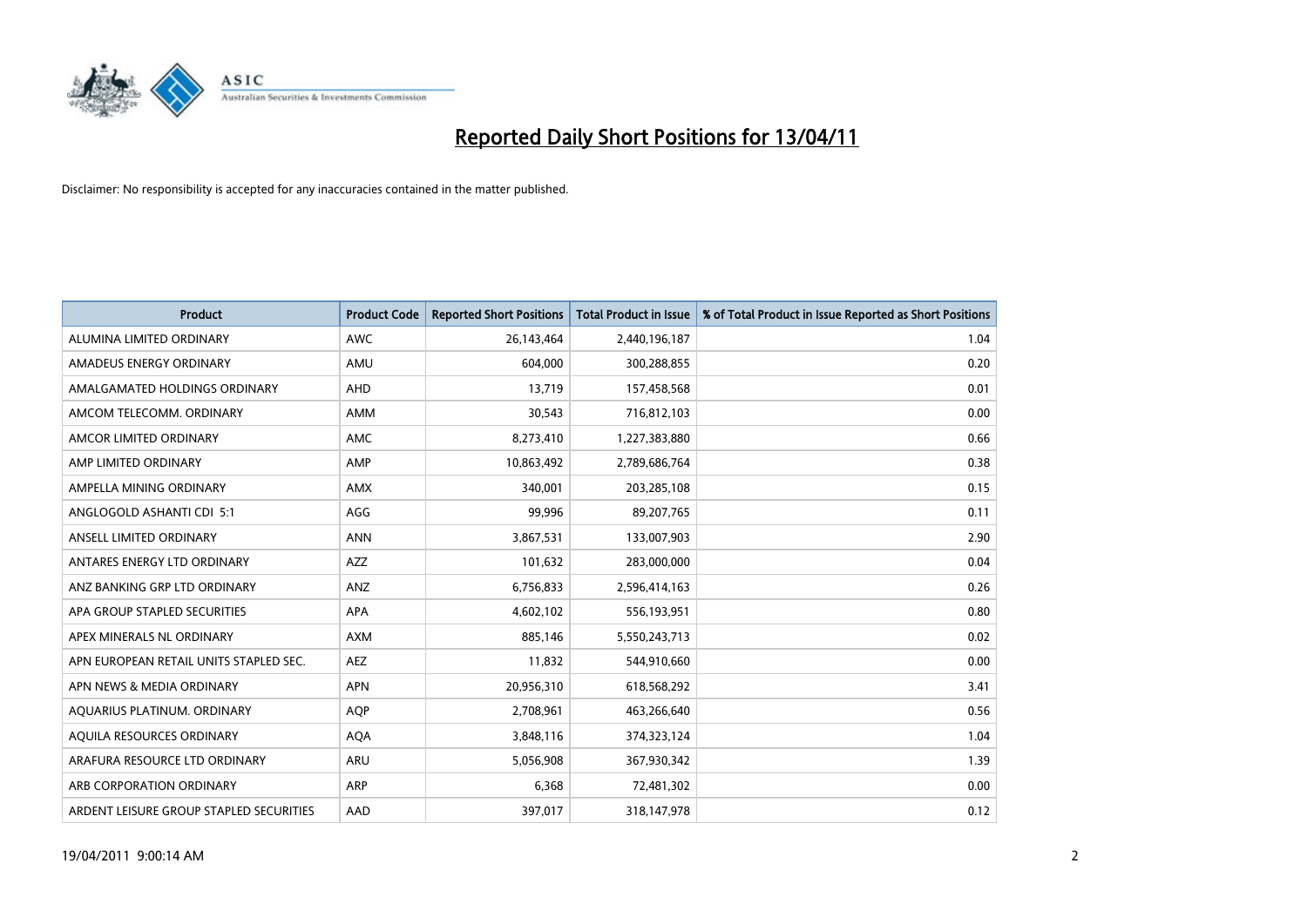

| <b>Product</b>                          | <b>Product Code</b> | <b>Reported Short Positions</b> | <b>Total Product in Issue</b> | % of Total Product in Issue Reported as Short Positions |
|-----------------------------------------|---------------------|---------------------------------|-------------------------------|---------------------------------------------------------|
| ARISTOCRAT LEISURE ORDINARY             | <b>ALL</b>          | 31,537,726                      | 536,480,307                   | 5.88                                                    |
| ASCIANO LIMITED ORDINARY                | <b>AIO</b>          | 27,488,227                      | 2,926,103,883                 | 0.94                                                    |
| ASG GROUP LIMITED ORDINARY              | <b>ASZ</b>          | 16,759                          | 168,247,718                   | 0.01                                                    |
| ASPEN GROUP ORD/UNITS STAPLED           | APZ                 | 1,134,189                       | 592,674,670                   | 0.18                                                    |
| ASPIRE MINING LTD ORDINARY              | <b>AKM</b>          | 91,631                          | 535,971,483                   | 0.02                                                    |
| ASTON RES LTD ORDINARY                  | <b>AZT</b>          | 208,731                         | 204,527,604                   | 0.10                                                    |
| ASTRO JAP PROP GROUP STAPLED SECURITIES | AJA                 | 33,348                          | 58,445,002                    | 0.06                                                    |
| ASX LIMITED ORDINARY                    | <b>ASX</b>          | 1,044,530                       | 175,136,729                   | 0.61                                                    |
| ATLANTIC LIMITED ORDINARY               | ATI                 | 552,003                         | 112,790,281                   | 0.49                                                    |
| ATLAS IRON LIMITED ORDINARY             | <b>AGO</b>          | 2,577,177                       | 815,689,044                   | 0.31                                                    |
| AURORA MINERALS LTD ORDINARY            | <b>ARM</b>          | 806                             | 104,167,499                   | 0.00                                                    |
| <b>AURORA OIL &amp; GAS ORDINARY</b>    | <b>AUT</b>          | 74,558                          | 403,687,342                   | 0.01                                                    |
| AUSDRILL LIMITED ORDINARY               | ASL                 | 1,730,655                       | 263,133,904                   | 0.66                                                    |
| <b>AUSENCO LIMITED ORDINARY</b>         | AAX                 | 3,306,194                       | 122,987,022                   | 2.68                                                    |
| AUSTAL LIMITED ORDINARY                 | ASB                 | 163,240                         | 188,069,638                   | 0.09                                                    |
| AUSTAR UNITED ORDINARY                  | <b>AUN</b>          | 1,562,755                       | 1,271,389,658                 | 0.11                                                    |
| <b>AUSTBROKERS HOLDINGS ORDINARY</b>    | <b>AUB</b>          | $\overline{2}$                  | 54,339,433                    | 0.00                                                    |
| AUSTIN ENGINEERING ORDINARY             | ANG                 | 101,750                         | 71,714,403                    | 0.14                                                    |
| <b>AUSTRALAND ASSETS ASSETS</b>         | <b>AAZPB</b>        | 1,168                           | 2,750,000                     | 0.04                                                    |
| AUSTRALAND PROPERTY STAPLED SECURITY    | <b>ALZ</b>          | 768,214                         | 576,846,597                   | 0.12                                                    |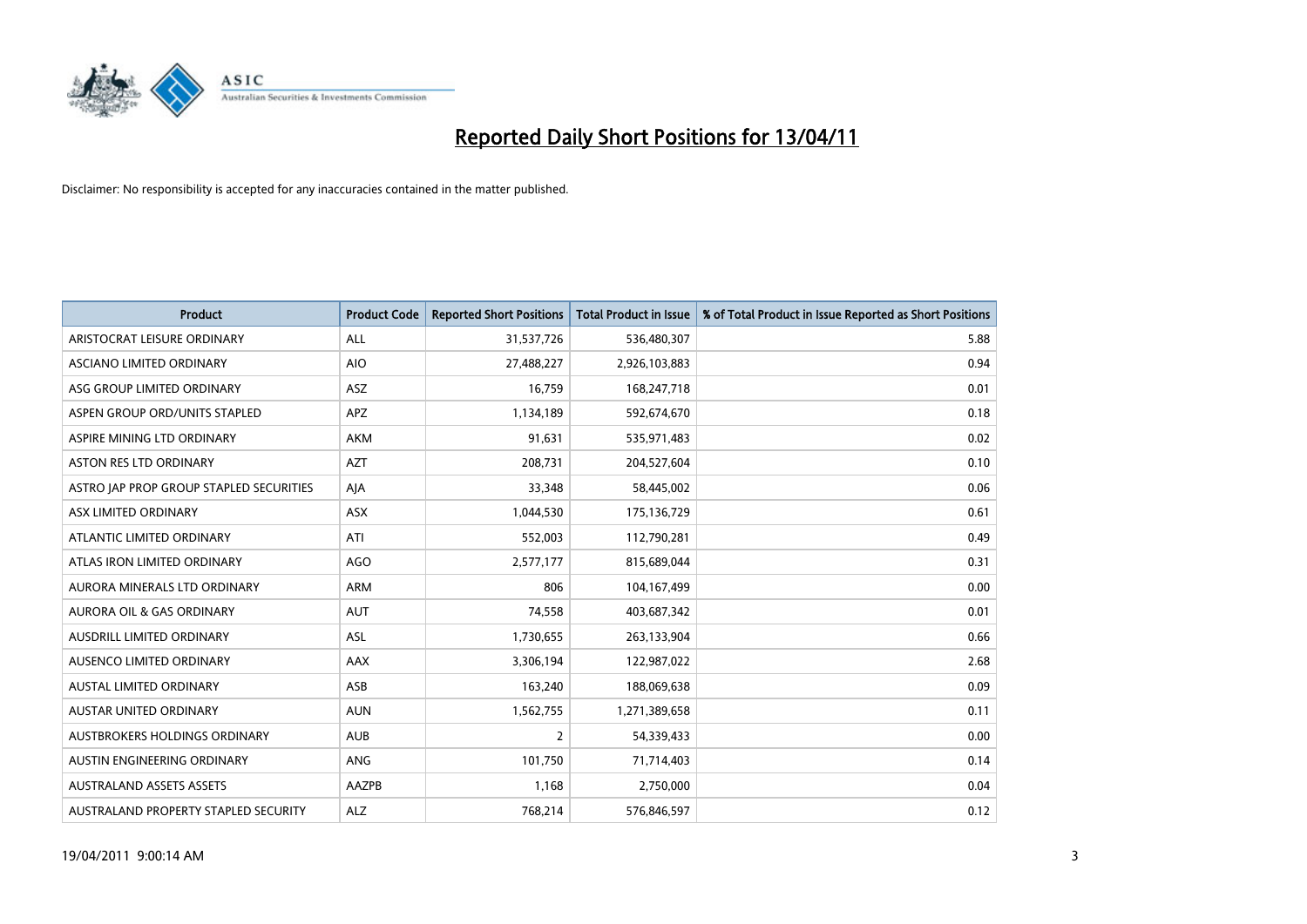

| <b>Product</b>                       | <b>Product Code</b> | <b>Reported Short Positions</b> | <b>Total Product in Issue</b> | % of Total Product in Issue Reported as Short Positions |
|--------------------------------------|---------------------|---------------------------------|-------------------------------|---------------------------------------------------------|
| AUSTRALIAN AGRICULT, ORDINARY        | <b>AAC</b>          | 4,469,267                       | 264,264,459                   | 1.68                                                    |
| AUSTRALIAN EDUCATION UNITS           | <b>AEU</b>          | 625,000                         | 134,973,383                   | 0.46                                                    |
| AUSTRALIAN INFRASTR, UNITS/ORDINARY  | <b>AIX</b>          | 1,032,223                       | 620,733,944                   | 0.16                                                    |
| AUSTRALIAN MINES LTD ORDINARY        | <b>AUZ</b>          | 1,400,000                       | 576,910,315                   | 0.24                                                    |
| AUSTRALIAN PHARM, ORDINARY           | API                 | 2,045,834                       | 488,115,883                   | 0.41                                                    |
| AUTOMOTIVE HOLDINGS ORDINARY         | <b>AHE</b>          | 308,594                         | 226,387,577                   | 0.14                                                    |
| AVEXA LIMITED ORDINARY               | <b>AVX</b>          | 243,657                         | 847,688,779                   | 0.03                                                    |
| AWE LIMITED ORDINARY                 | <b>AWE</b>          | 2,798,357                       | 521,871,941                   | 0.55                                                    |
| AZUMAH RESOURCES ORDINARY            | <b>AZM</b>          | 9,987                           | 272,696,055                   | 0.00                                                    |
| <b>BANDANNA ENERGY ORDINARY</b>      | <b>BND</b>          | 126,093                         | 426,515,482                   | 0.03                                                    |
| BANK OF QUEENSLAND. ORDINARY         | <b>BOO</b>          | 3,029,430                       | 222,072,957                   | 1.33                                                    |
| <b>BANNERMAN RESOURCES ORDINARY</b>  | <b>BMN</b>          | 1,016                           | 234,435,934                   | 0.00                                                    |
| <b>BASS STRAIT OIL CO ORDINARY</b>   | <b>BAS</b>          | 1,482                           | 291,030,250                   | 0.00                                                    |
| <b>BATHURST RESOURCES ORDINARY</b>   | <b>BTU</b>          | 6,048,889                       | 613,741,330                   | 0.97                                                    |
| <b>BAUXITE RESOURCE LTD ORDINARY</b> | <b>BAU</b>          | 96,297                          | 235,379,896                   | 0.04                                                    |
| BC IRON LIMITED ORDINARY             | <b>BCI</b>          | 13,844                          | 94,361,000                    | 0.02                                                    |
| <b>BCD RESOURCES NL ORDINARY</b>     | <b>BCD</b>          | 47,499                          | 806,698,959                   | 0.01                                                    |
| BEACH ENERGY LIMITED ORDINARY        | <b>BPT</b>          | 1,049,752                       | 1,099,021,290                 | 0.09                                                    |
| BEADELL RESOURCE LTD ORDINARY        | <b>BDR</b>          | 1,304,868                       | 622,147,828                   | 0.20                                                    |
| BENDIGO AND ADELAIDE ORDINARY        | <b>BEN</b>          | 6,029,943                       | 360,048,771                   | 1.69                                                    |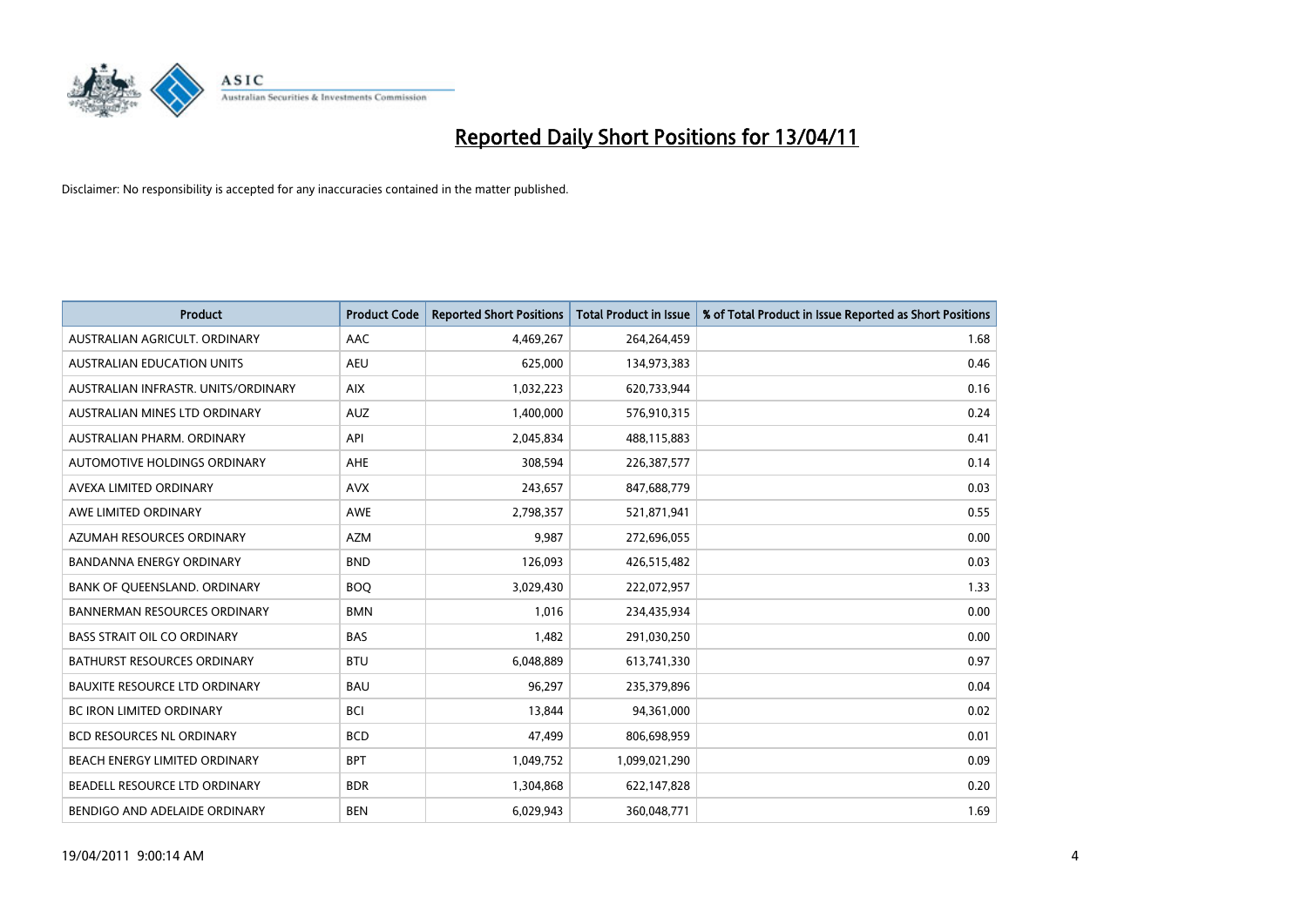

| Product                              | <b>Product Code</b> | <b>Reported Short Positions</b> | <b>Total Product in Issue</b> | % of Total Product in Issue Reported as Short Positions |
|--------------------------------------|---------------------|---------------------------------|-------------------------------|---------------------------------------------------------|
| BERKELEY RESOURCES ORDINARY          | <b>BKY</b>          | 213,690                         | 174,298,273                   | 0.11                                                    |
| BETASHARES ASX FIN ETF UNITS         | <b>OFN</b>          | 28,500                          | 4,509,251                     | 0.63                                                    |
| BETASHARES ASX RES ETF UNITS         | <b>ORE</b>          | 198,220                         | 4,519,432                     | 4.39                                                    |
| BETASHARES US DOLLAR ETF UNITS       | <b>USD</b>          | 3,000                           | 5,253,661                     | 0.06                                                    |
| <b>BHP BILLITON LIMITED ORDINARY</b> | <b>BHP</b>          | 47,986,297                      | 3,356,081,497                 | 1.39                                                    |
| <b>BILLABONG ORDINARY</b>            | <b>BBG</b>          | 13,253,284                      | 253,613,826                   | 5.22                                                    |
| <b>BIOTA HOLDINGS ORDINARY</b>       | <b>BTA</b>          | 2,172,816                       | 181,417,556                   | 1.19                                                    |
| <b>BISALLOY STEEL ORDINARY</b>       | <b>BIS</b>          | 84,480                          | 216,455,965                   | 0.04                                                    |
| BKI INVESTMENT LTD ORDINARY          | <b>BKI</b>          | 508                             | 422,863,407                   | 0.00                                                    |
| <b>BLACKTHORN RESOURCES ORDINARY</b> | <b>BTR</b>          | 35,848                          | 106,885,300                   | 0.03                                                    |
| BLUESCOPE STEEL LTD ORDINARY         | <b>BSL</b>          | 29,878,737                      | 1,842,207,385                 | 1.59                                                    |
| <b>BOART LONGYEAR ORDINARY</b>       | <b>BLY</b>          | 4,909,521                       | 461,163,412                   | 1.07                                                    |
| <b>BOOM LOGISTICS ORDINARY</b>       | <b>BOL</b>          | 337,999                         | 461,500,712                   | 0.07                                                    |
| BORAL LIMITED, ORDINARY              | <b>BLD</b>          | 28,186,753                      | 729,925,990                   | 3.86                                                    |
| BOTSWANA METALS LTD ORDINARY         | <b>BML</b>          | 7,000                           | 143,717,013                   | 0.00                                                    |
| <b>BOUGAINVILLE COPPER ORDINARY</b>  | <b>BOC</b>          | 5,074                           | 401,062,500                   | 0.00                                                    |
| <b>BOW ENERGY LIMITED ORDINARY</b>   | <b>BOW</b>          | 3,155,628                       | 348,972,041                   | 0.90                                                    |
| BRADKEN LIMITED ORDINARY             | <b>BKN</b>          | 1,356,061                       | 142,829,226                   | 0.93                                                    |
| <b>BRAMBLES LIMITED ORDINARY</b>     | <b>BXB</b>          | 14,470,390                      | 1,451,259,346                 | 0.93                                                    |
| BREVILLE GROUP LTD ORDINARY          | <b>BRG</b>          | 3,740                           | 129,995,322                   | 0.00                                                    |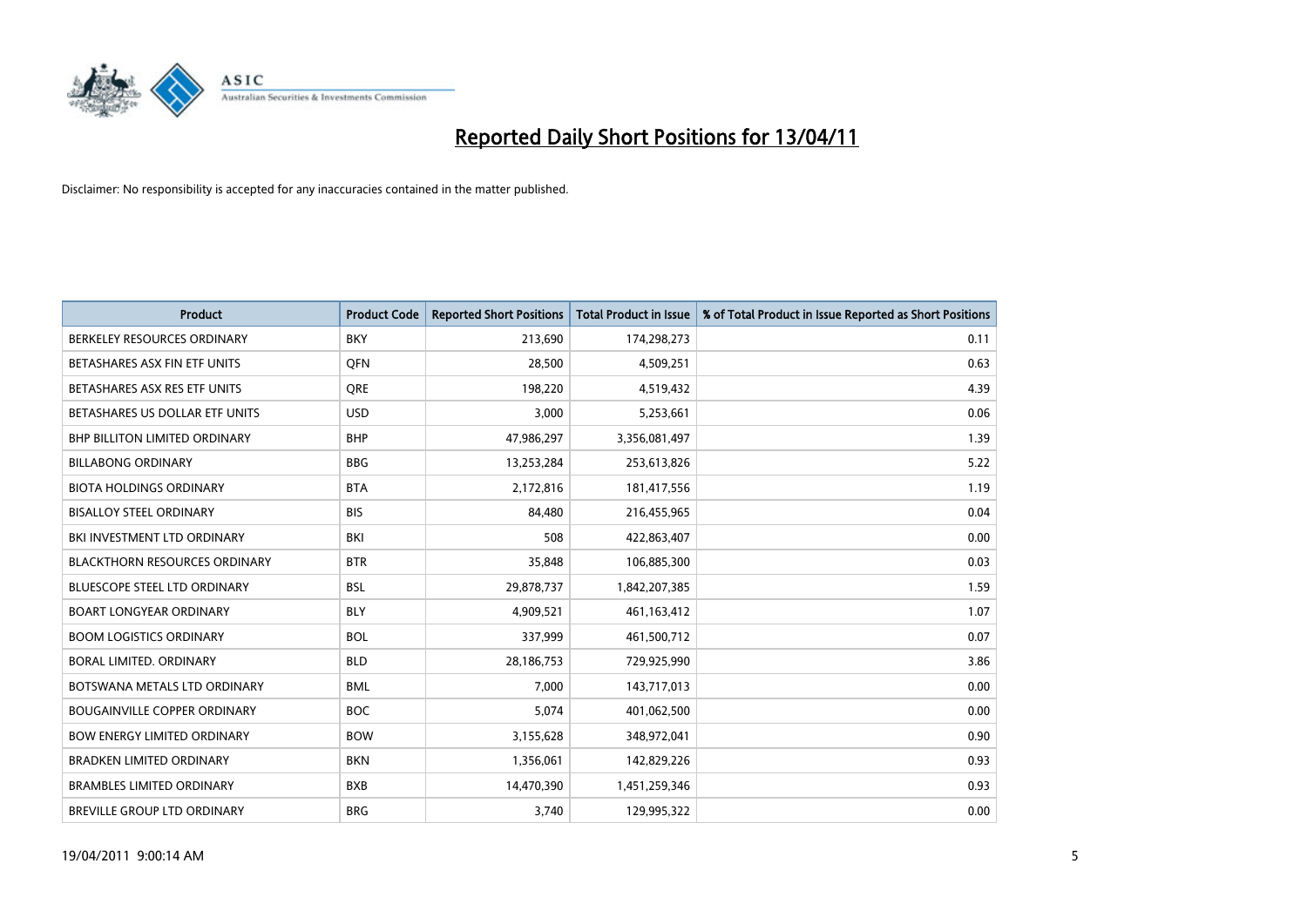

| <b>Product</b>                        | <b>Product Code</b> | <b>Reported Short Positions</b> | <b>Total Product in Issue</b> | % of Total Product in Issue Reported as Short Positions |
|---------------------------------------|---------------------|---------------------------------|-------------------------------|---------------------------------------------------------|
| <b>BRICKWORKS LIMITED ORDINARY</b>    | <b>BKW</b>          | 20,665                          | 147,567,333                   | 0.01                                                    |
| <b>BROCKMAN RESOURCES ORDINARY</b>    | <b>BRM</b>          | 79,141                          | 144,803,151                   | 0.05                                                    |
| BT INVESTMENT MNGMNT ORDINARY         | <b>BTT</b>          | 583,605                         | 160,000,000                   | 0.37                                                    |
| <b>BURU ENERGY ORDINARY</b>           | <b>BRU</b>          | 7,733,251                       | 182,780,549                   | 4.24                                                    |
| <b>BWP TRUST ORDINARY UNITS</b>       | <b>BWP</b>          | 587,895                         | 520,012,793                   | 0.10                                                    |
| CABCHARGE AUSTRALIA ORDINARY          | CAB                 | 1,001,169                       | 120,437,014                   | 0.82                                                    |
| <b>CALTEX AUSTRALIA ORDINARY</b>      | <b>CTX</b>          | 5,438,572                       | 270,000,000                   | 2.00                                                    |
| <b>CAMPBELL BROTHERS ORDINARY</b>     | CPB                 | 128,425                         | 67,503,411                    | 0.18                                                    |
| CAPE LAMBERT RES LTD ORDINARY         | <b>CFE</b>          | 1,258,335                       | 571,849,603                   | 0.21                                                    |
| <b>CARBON ENERGY ORDINARY</b>         | <b>CNX</b>          | 704,086                         | 698,517,858                   | 0.09                                                    |
| <b>CARDNO LIMITED ORDINARY</b>        | CDD                 | 6,349                           | 106,840,756                   | 0.00                                                    |
| CARNARVON PETROLEUM ORDINARY          | <b>CVN</b>          | 4,878,120                       | 687,820,634                   | 0.70                                                    |
| <b>CARNEGIE WAVE ENERGY ORDINARY</b>  | <b>CWE</b>          | 83,000                          | 859,087,627                   | 0.01                                                    |
| <b>CARPATHIAN RESOURCES ORDINARY</b>  | <b>CPN</b>          | 75,000                          | 265,533,501                   | 0.03                                                    |
| CARPENTARIA EXP. LTD ORDINARY         | CAP                 | 9,777                           | 98,741,301                    | 0.01                                                    |
| CARSALES.COM LTD ORDINARY             | <b>CRZ</b>          | 3,096,143                       | 234,338,300                   | 1.34                                                    |
| CASH CONVERTERS ORD/DIV ACCESS        | CCV                 | 68,191                          | 379,761,025                   | 0.01                                                    |
| <b>CASPIAN OIL &amp; GAS ORDINARY</b> | <b>CIG</b>          | 50,000                          | 1,331,500,513                 | 0.00                                                    |
| CATALPA RESOURCES ORDINARY            | CAH                 | 200,288                         | 177,954,355                   | 0.11                                                    |
| <b>CEC GROUP LIMITED ORDINARY</b>     | <b>CEG</b>          | 1,750                           | 79,662,662                    | 0.00                                                    |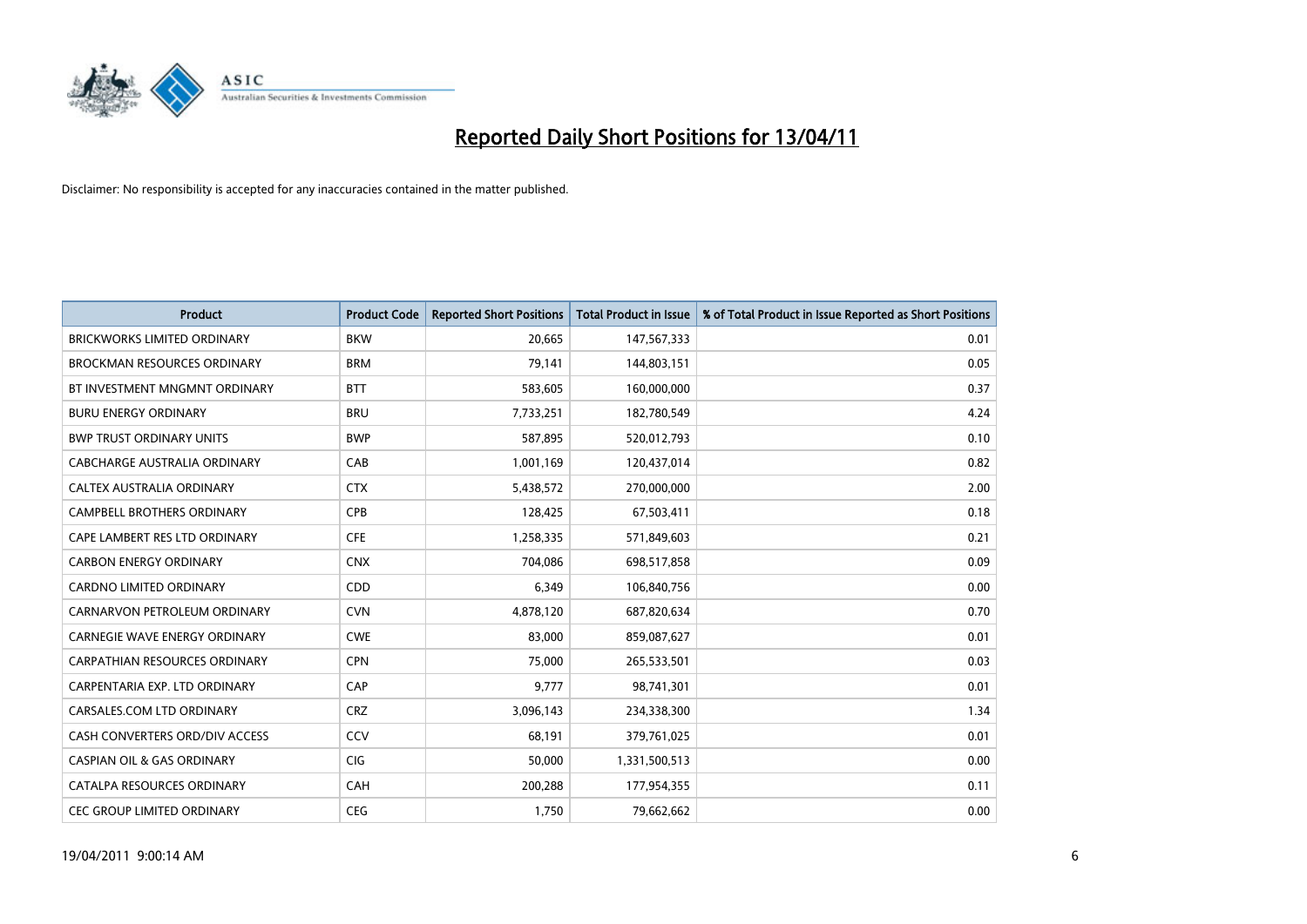

| <b>Product</b>                             | <b>Product Code</b> | <b>Reported Short Positions</b> | Total Product in Issue | % of Total Product in Issue Reported as Short Positions |
|--------------------------------------------|---------------------|---------------------------------|------------------------|---------------------------------------------------------|
| <b>CELLNET GROUP ORDINARY</b>              | <b>CLT</b>          | 1,342                           | 61,596,082             | 0.00                                                    |
| CENTRAL PETROLEUM ORDINARY                 | <b>CTP</b>          | 758,415                         | 982,298,842            | 0.07                                                    |
| <b>CENTRO PROPERTIES UNITS/ORD STAPLED</b> | <b>CNP</b>          | 50,344                          | 972,414,514            | 0.00                                                    |
| CENTRO RETAIL GROUP STAPLED SECURITIES     | <b>CER</b>          | 2,812,957                       | 2,286,399,424          | 0.12                                                    |
| <b>CERAMIC FUEL CELLS ORDINARY</b>         | <b>CFU</b>          | 802,969                         | 1,201,353,566          | 0.05                                                    |
| <b>CFS RETAIL PROPERTY UNITS</b>           | <b>CFX</b>          | 43,238,814                      | 2,839,591,911          | 1.51                                                    |
| CGA MINING LIMITED ORDINARY                | <b>CGX</b>          | 194,427                         | 333,265,726            | 0.06                                                    |
| <b>CHALLENGER DIV.PRO. STAPLED UNITS</b>   | <b>CDI</b>          | 38,674                          | 913,426,007            | 0.00                                                    |
| CHALLENGER INFRAST. STAPLED UNITS          | <b>CIF</b>          | 8,176                           | 316,223,785            | 0.00                                                    |
| <b>CHALLENGER LIMITED ORDINARY</b>         | <b>CGF</b>          | 5,139,707                       | 500,753,078            | 1.02                                                    |
| CHANDLER MACLEOD LTD ORDINARY              | <b>CMG</b>          | 11,970                          | 463,971,344            | 0.00                                                    |
| CHARTER HALL GROUP STAPLED US PROHIBIT.    | <b>CHC</b>          | 988,052                         | 306,341,814            | 0.31                                                    |
| <b>CHARTER HALL OFFICE UNIT</b>            | COO                 | 2,241,443                       | 493,319,730            | 0.45                                                    |
| <b>CHARTER HALL RETAIL UNITS</b>           | <b>COR</b>          | 1,231,692                       | 305,810,723            | 0.39                                                    |
| CHEMGENEX PHARMACEUT ORDINARY              | <b>CXS</b>          | 2,352,481                       | 313,348,870            | 0.75                                                    |
| CHINA YUNNAN COPPER ORDINARY               | <b>CYU</b>          | 184,695                         | 127,562,533            | 0.14                                                    |
| CITIGOLD CORP LTD ORDINARY                 | <b>CTO</b>          | 2,059,217                       | 1,040,278,301          | 0.20                                                    |
| CLINUVEL PHARMACEUT. ORDINARY              | <b>CUV</b>          | 4,127                           | 30,381,706             | 0.01                                                    |
| <b>CLOUGH LIMITED ORDINARY</b>             | <b>CLO</b>          | 273,267                         | 769,796,269            | 0.04                                                    |
| <b>COAL &amp; ALLIED ORDINARY</b>          | <b>CNA</b>          | 13,681                          | 86,584,735             | 0.02                                                    |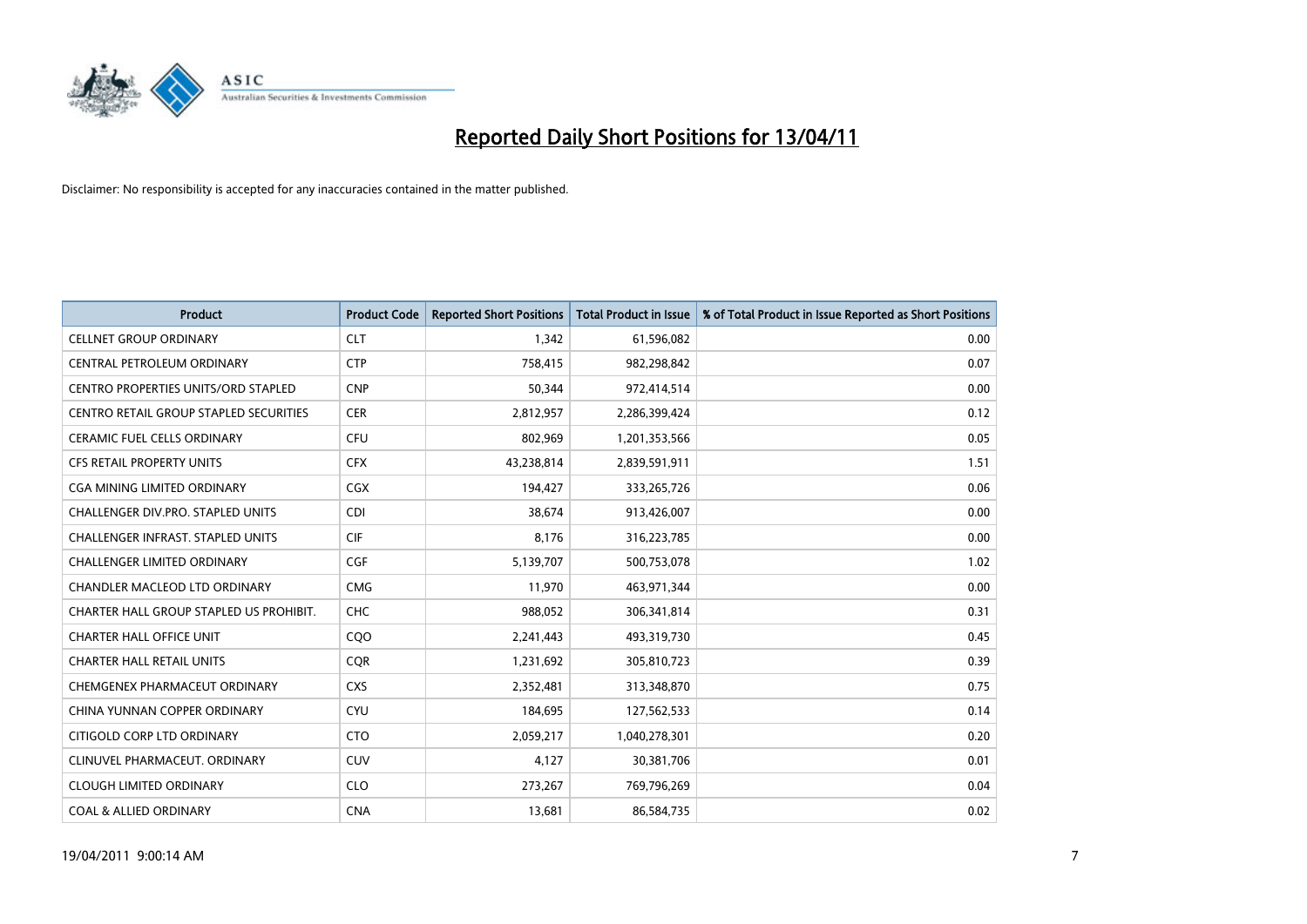

| <b>Product</b>                      | <b>Product Code</b> | <b>Reported Short Positions</b> | <b>Total Product in Issue</b> | % of Total Product in Issue Reported as Short Positions |
|-------------------------------------|---------------------|---------------------------------|-------------------------------|---------------------------------------------------------|
| COAL OF AFRICA LTD ORDINARY         | <b>CZA</b>          | 390,497                         | 531,139,661                   | 0.07                                                    |
| COALSPUR MINES LTD ORDINARY         | <b>CPL</b>          | 1,249,448                       | 491,237,867                   | 0.23                                                    |
| COCA-COLA AMATIL ORDINARY           | <b>CCL</b>          | 8,858,496                       | 757,968,046                   | 1.15                                                    |
| COCHLEAR LIMITED ORDINARY           | <b>COH</b>          | 1,621,188                       | 56,745,023                    | 2.85                                                    |
| <b>COCKATOO COAL ORDINARY</b>       | <b>COK</b>          | 9,193,484                       | 1,016,096,908                 | 0.88                                                    |
| <b>COKAL LTD ORDINARY</b>           | <b>CKA</b>          | 392,815                         | 112,083,735                   | 0.35                                                    |
| COMMONWEALTH BANK, ORDINARY         | <b>CBA</b>          | 15,731,769                      | 1,558,614,744                 | 0.99                                                    |
| COMMONWEALTH PROP ORDINARY UNITS    | <b>CPA</b>          | 14,534,194                      | 2,449,599,711                 | 0.59                                                    |
| <b>COMPASS RESOURCES ORDINARY</b>   | <b>CMR</b>          | 160,952                         | 147,402,920                   | 0.11                                                    |
| <b>COMPUTERSHARE LTD ORDINARY</b>   | <b>CPU</b>          | 3,139,094                       | 555,664,059                   | 0.55                                                    |
| CONNECTEAST GROUP STAPLED           | <b>CEU</b>          | 46,575,744                      | 3,940,145,951                 | 1.18                                                    |
| CONQUEST MINING ORDINARY            | COT                 | 256,568                         | 583,241,478                   | 0.03                                                    |
| CONSOLIDATED MEDIA, ORDINARY        | <b>CMJ</b>          | 3,297,775                       | 561,834,996                   | 0.57                                                    |
| <b>CONTANGO MICROCAP ORDINARY</b>   | <b>CTN</b>          | 7,500                           | 145,708,783                   | 0.01                                                    |
| CONTINENTAL COAL LTD ORDINARY       | <b>CCC</b>          | 677,418                         | 1,980,616,757                 | 0.03                                                    |
| COOPER ENERGY LTD ORDINARY          | <b>COE</b>          | 104,399                         | 292,576,001                   | 0.04                                                    |
| <b>COPPER STRIKE LTD ORDINARY</b>   | <b>CSE</b>          | 714                             | 129,455,571                   | 0.00                                                    |
| <b>CORDLIFE LIMITED ORDINARY</b>    | CBB                 | 30,580                          | 145,360,920                   | 0.02                                                    |
| <b>COUNT FINANCIAL ORDINARY</b>     | COU                 | 691,875                         | 262,212,976                   | 0.27                                                    |
| <b>CRANE GROUP LIMITED ORDINARY</b> | <b>CRG</b>          | 1,393,749                       | 79,110,667                    | 1.76                                                    |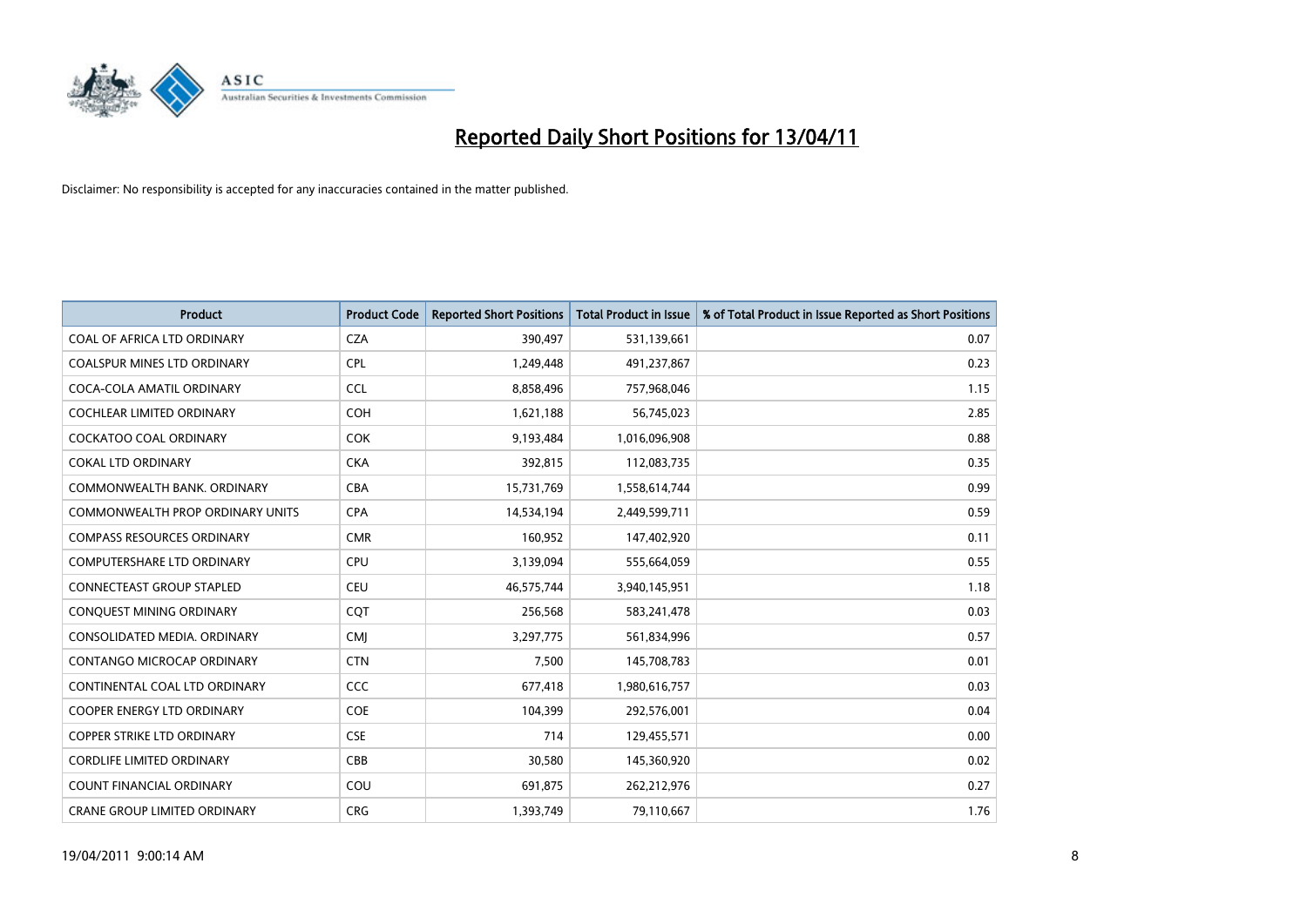

| <b>Product</b>                          | <b>Product Code</b> | <b>Reported Short Positions</b> | <b>Total Product in Issue</b> | % of Total Product in Issue Reported as Short Positions |
|-----------------------------------------|---------------------|---------------------------------|-------------------------------|---------------------------------------------------------|
| <b>CROMWELL PROP STAPLED SECURITIES</b> | <b>CMW</b>          | 112,027                         | 962,845,605                   | 0.01                                                    |
| <b>CROWN LIMITED ORDINARY</b>           | <b>CWN</b>          | 2,590,102                       | 754,131,800                   | 0.32                                                    |
| <b>CSG LIMITED ORDINARY</b>             | CSV                 | 750,862                         | 245,683,695                   | 0.29                                                    |
| <b>CSL LIMITED ORDINARY</b>             | <b>CSL</b>          | 3,158,412                       | 541,202,786                   | 0.54                                                    |
| <b>CSR LIMITED ORDINARY</b>             | <b>CSR</b>          | 10,191,082                      | 506,000,315                   | 1.99                                                    |
| <b>CUDECO LIMITED ORDINARY</b>          | CDU                 | 932,962                         | 145,512,643                   | 0.63                                                    |
| <b>CUSTOMERS LIMITED ORDINARY</b>       | <b>CUS</b>          | 75,337                          | 134,869,357                   | 0.05                                                    |
| DART ENERGY LTD ORDINARY                | <b>DTE</b>          | 381,464                         | 587,210,672                   | 0.05                                                    |
| DATA#3 LIMITED ORDINARY                 | DTL                 | 200                             | 15,397,495                    | 0.00                                                    |
| DAVID JONES LIMITED ORDINARY            | <b>DJS</b>          | 21,503,464                      | 514,034,694                   | 4.19                                                    |
| <b>DECMIL GROUP LIMITED ORDINARY</b>    | <b>DCG</b>          | 17,397                          | 124,204,568                   | 0.01                                                    |
| DEEP YELLOW LIMITED ORDINARY            | <b>DYL</b>          | 72,682                          | 1,127,534,458                 | 0.01                                                    |
| DEVINE LIMITED ORDINARY                 | <b>DVN</b>          | 1,000                           | 634,918,223                   | 0.00                                                    |
| DEXUS PROPERTY GROUP STAPLED UNITS      | <b>DXS</b>          | 15,916,255                      | 4,839,024,176                 | 0.33                                                    |
| DISCOVERY METALS LTD ORDINARY           | <b>DML</b>          | 819,832                         | 437,114,481                   | 0.18                                                    |
| DOMINO PIZZA ENTERPR ORDINARY           | <b>DMP</b>          | 250,003                         | 68,407,674                    | 0.37                                                    |
| DOWNER EDI LIMITED ORDINARY             | <b>DOW</b>          | 6,452,396                       | 429,100,296                   | 1.50                                                    |
| DUET GROUP STAPLED US PROHIBIT.         | <b>DUE</b>          | 2,125,615                       | 909,692,991                   | 0.21                                                    |
| DULUXGROUP LIMITED ORDINARY             | <b>DLX</b>          | 7,092,559                       | 367,456,259                   | 1.92                                                    |
| DWS ADVANCED ORDINARY                   | <b>DWS</b>          | 1,019                           | 132,362,763                   | 0.00                                                    |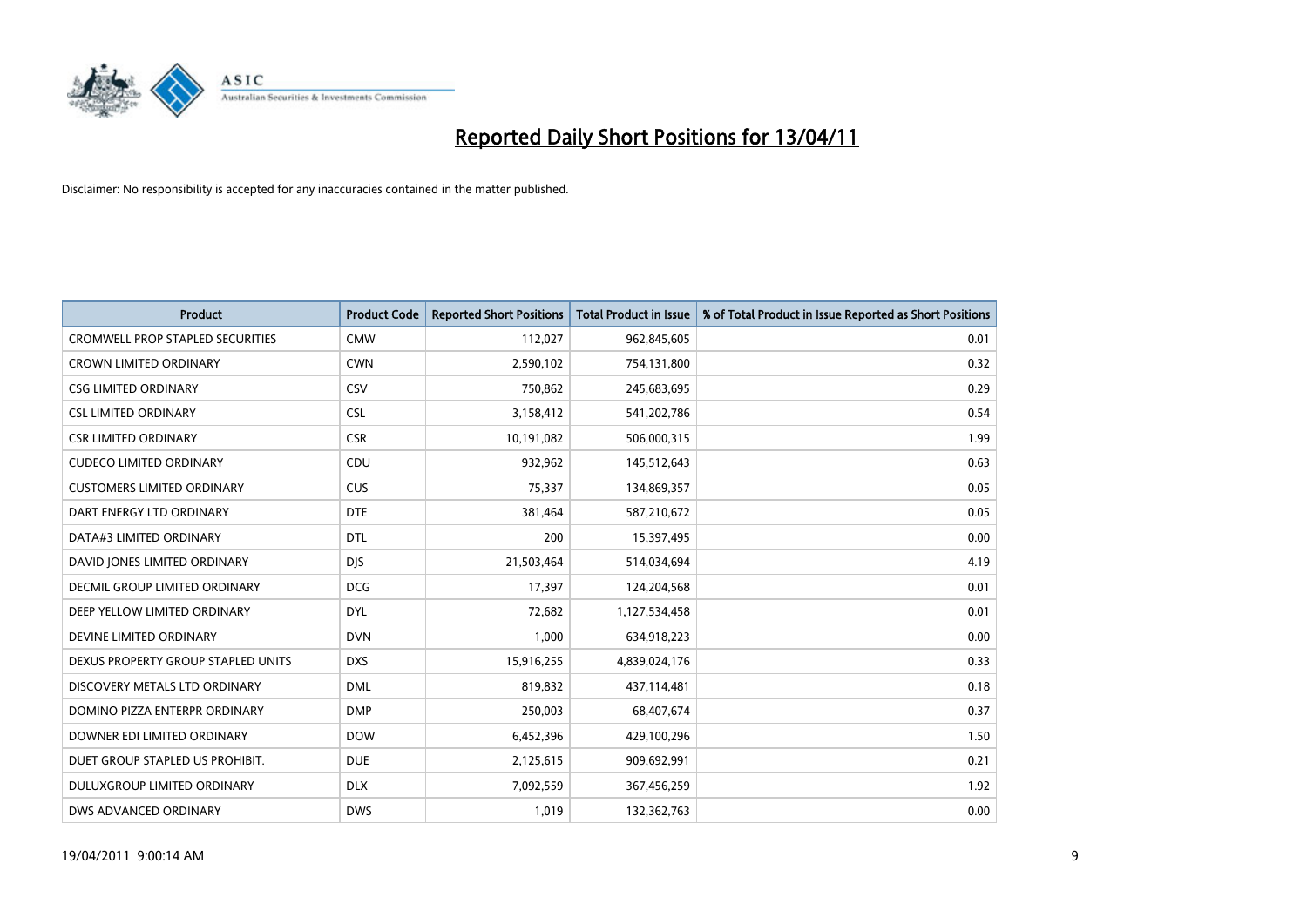

| Product                                   | <b>Product Code</b> | <b>Reported Short Positions</b> | Total Product in Issue | % of Total Product in Issue Reported as Short Positions |
|-------------------------------------------|---------------------|---------------------------------|------------------------|---------------------------------------------------------|
| <b>EASTERN STAR GAS ORDINARY</b>          | <b>ESG</b>          | 5,688,366                       | 991,567,041            | 0.55                                                    |
| EDT RETAIL TRUST UNITS                    | <b>EDT</b>          | 117,407                         | 4,700,290,868          | 0.00                                                    |
| <b>ELDERS LIMITED HYBRIDS</b>             | <b>ELDPA</b>        | 179,098                         | 1,500,000              | 11.94                                                   |
| <b>ELDERS LIMITED ORDINARY</b>            | <b>ELD</b>          | 14,017,330                      | 448,598,480            | 3.12                                                    |
| ELDORADO GOLD CORP CDI 1:1                | EAU                 | 167,980                         | 19,644,760             | 0.84                                                    |
| ELIXIR PETROLEUM LTD ORDINARY             | <b>EXR</b>          | 324,400                         | 188,988,472            | 0.17                                                    |
| <b>EMECO HOLDINGS ORDINARY</b>            | <b>EHL</b>          | 896,676                         | 631,237,586            | 0.12                                                    |
| <b>ENERGY RESOURCES ORDINARY 'A'</b>      | <b>ERA</b>          | 3,837,027                       | 190,737,934            | 2.01                                                    |
| ENERGY WORLD CORPOR. ORDINARY             | <b>EWC</b>          | 19,392,865                      | 1,561,166,672          | 1.23                                                    |
| <b>ENTEK ENERGY LTD ORDINARY</b>          | <b>ETE</b>          | 489,903                         | 287,692,575            | 0.17                                                    |
| ENTELLECT LIMITED ORDINARY                | <b>ESN</b>          | 464,050                         | 87,239,240             | 0.53                                                    |
| <b>ENVESTRA LIMITED ORDINARY</b>          | <b>ENV</b>          | 4,107,336                       | 1,430,398,609          | 0.29                                                    |
| EQUINOX MINERALS LTD CHESS DEPOSITARY INT | EQN                 | 2,749,282                       | 879,495,876            | 0.30                                                    |
| EUREKA ENERGY LTD ORDINARY                | <b>EKA</b>          | 212,939                         | 237,014,050            | 0.09                                                    |
| EUROZ LIMITED ORDINARY                    | EZL                 | 83,780                          | 140,557,103            | 0.06                                                    |
| <b>EVEREST FINANCIAL ORDINARY</b>         | EFG                 | 4,300                           | 25,143,824             | 0.02                                                    |
| EXTRACT RESOURCES ORDINARY                | <b>EXT</b>          | 406,097                         | 250,851,367            | 0.15                                                    |
| FAIRFAX MEDIA LTD ORDINARY                | <b>FXI</b>          | 227,312,395                     | 2,351,955,725          | 9.65                                                    |
| <b>FAR LTD ORDINARY</b>                   | <b>FAR</b>          | 20,961,487                      | 1,245,351,164          | 1.68                                                    |
| FERRAUS LIMITED ORDINARY                  | <b>FRS</b>          | 435,627                         | 208,700,890            | 0.20                                                    |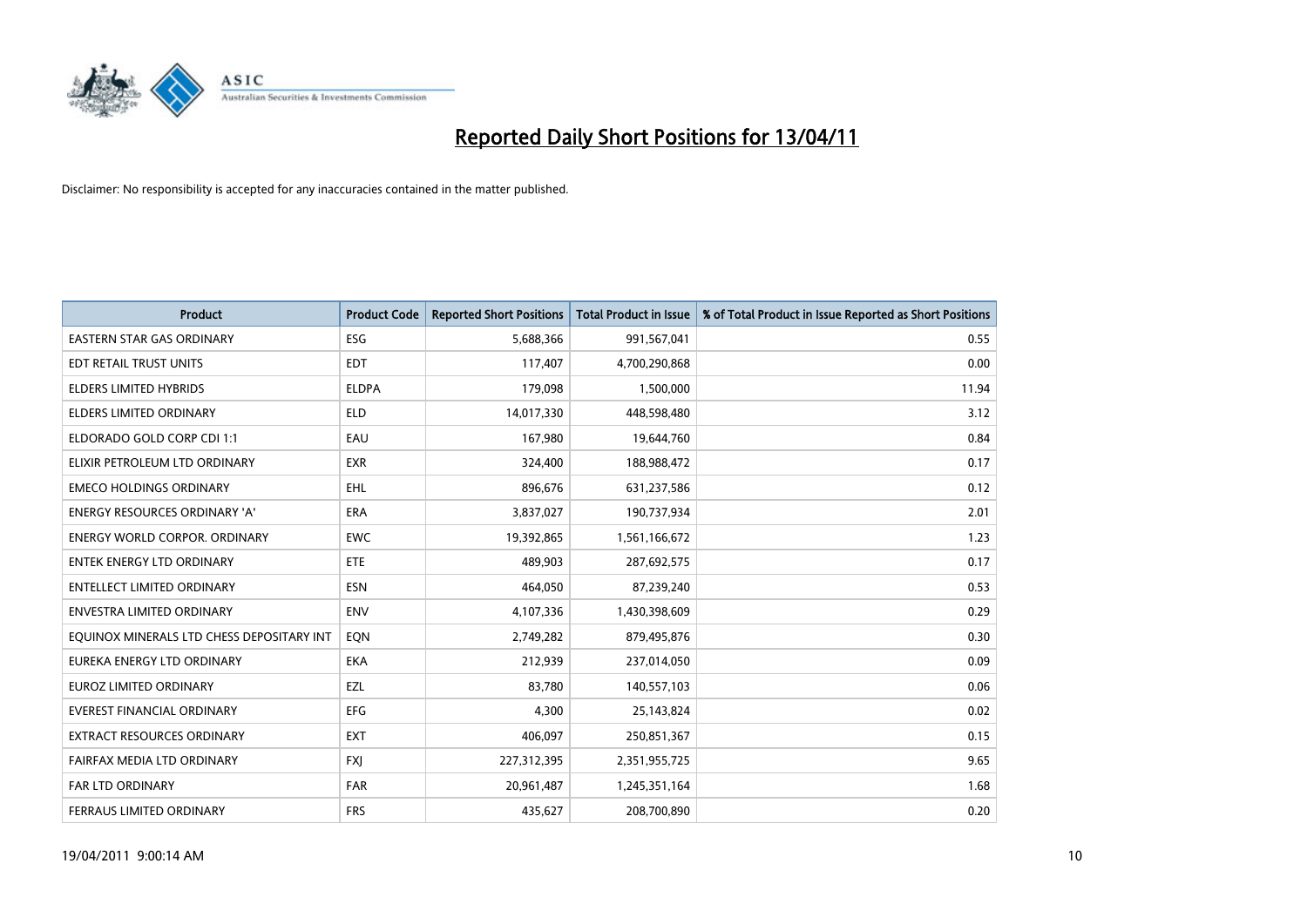

| <b>Product</b>                        | <b>Product Code</b> | <b>Reported Short Positions</b> | <b>Total Product in Issue</b> | % of Total Product in Issue Reported as Short Positions |
|---------------------------------------|---------------------|---------------------------------|-------------------------------|---------------------------------------------------------|
| FERRAUS LIMITED ORDINARY EX OFFER     | <b>FRSN</b>         | 3,825                           | 40,697,675                    | 0.01                                                    |
| FISHER & PAYKEL APP. ORDINARY         | <b>FPA</b>          | 73,345                          | 724,235,162                   | 0.01                                                    |
| FISHER & PAYKEL H. ORDINARY           | <b>FPH</b>          | 2,529,663                       | 520,473,867                   | 0.49                                                    |
| FKP PROPERTY GROUP STAPLED SECURITIES | <b>FKP</b>          | 19,674,048                      | 1,184,196,147                 | 1.68                                                    |
| FLEETWOOD CORP ORDINARY               | <b>FWD</b>          | 214,256                         | 57,820,053                    | 0.36                                                    |
| <b>FLETCHER BUILDING ORDINARY</b>     | <b>FBU</b>          | 4,633,571                       | 675,113,285                   | 0.68                                                    |
| FLEXIGROUP LIMITED ORDINARY           | <b>FXL</b>          | 64,513                          | 275,472,492                   | 0.02                                                    |
| <b>FLIGHT CENTRE ORDINARY</b>         | <b>FLT</b>          | 862,722                         | 99,932,678                    | 0.87                                                    |
| FLINDERS MINES LTD ORDINARY           | <b>FMS</b>          | 21,310,759                      | 1,820,634,571                 | 1.15                                                    |
| <b>FOCUS MINERALS LTD ORDINARY</b>    | <b>FML</b>          | 9,642,546                       | 2,897,410,520                 | 0.33                                                    |
| <b>FORGE GROUP LIMITED ORDINARY</b>   | FGE                 | 16,077                          | 82,924,014                    | 0.01                                                    |
| FORTE ENERGY NL ORDINARY              | <b>FTE</b>          | 2,658,986                       | 669,756,735                   | 0.40                                                    |
| FORTESCUE METALS GRP ORDINARY         | <b>FMG</b>          | 13,035,926                      | 3,112,917,409                 | 0.42                                                    |
| <b>FOSTER'S GROUP ORDINARY</b>        | FGL                 | 9,389,813                       | 1,940,782,034                 | 0.48                                                    |
| FTD CORPORATION ORDINARY              | <b>FTD</b>          | 8,088                           | 33,474,593                    | 0.02                                                    |
| FUNTASTIC LIMITED ORDINARY            | <b>FUN</b>          | 322,528                         | 340,997,682                   | 0.09                                                    |
| <b>G.U.D. HOLDINGS ORDINARY</b>       | GUD                 | 389,752                         | 69,089,611                    | 0.55                                                    |
| <b>GALAXY RESOURCES ORDINARY</b>      | <b>GXY</b>          | 716,504                         | 214,236,091                   | 0.33                                                    |
| <b>GEODYNAMICS LIMITED ORDINARY</b>   | GDY                 | 225,621                         | 335,700,525                   | 0.07                                                    |
| <b>GINDALBIE METALS LTD ORDINARY</b>  | <b>GBG</b>          | 42,275,149                      | 935,215,590                   | 4.52                                                    |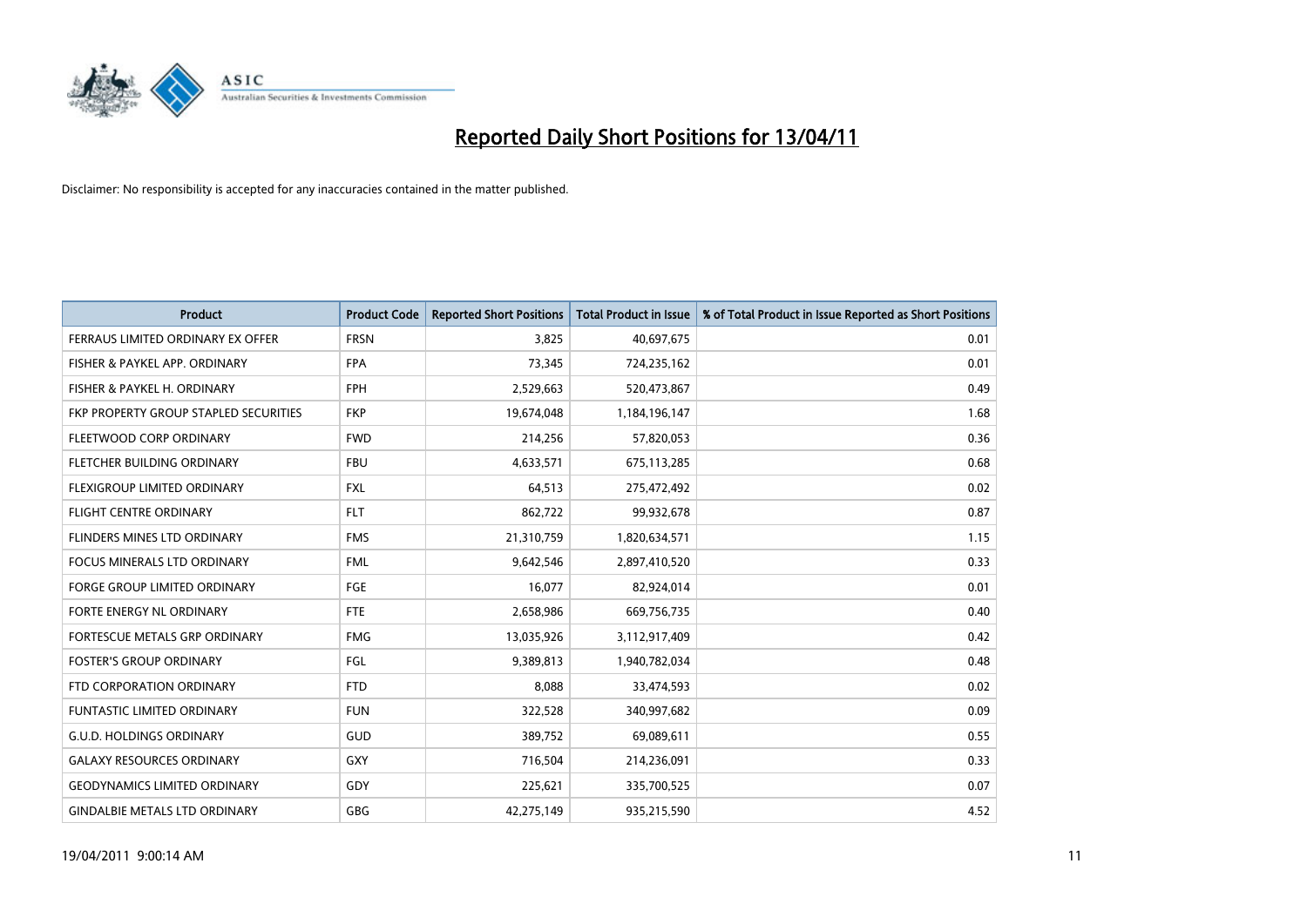

| <b>Product</b>                                   | <b>Product Code</b> | <b>Reported Short Positions</b> | <b>Total Product in Issue</b> | % of Total Product in Issue Reported as Short Positions |
|--------------------------------------------------|---------------------|---------------------------------|-------------------------------|---------------------------------------------------------|
| <b>GLOBAL MINING ORDINARY</b>                    | <b>GMI</b>          | 8,951                           | 191,820,968                   | 0.00                                                    |
| <b>GLOUCESTER COAL ORDINARY</b>                  | GCL                 | 377,660                         | 140,447,062                   | 0.27                                                    |
| <b>GME RESOURCES LTD ORDINARY</b>                | <b>GME</b>          | 800                             | 302,352,750                   | 0.00                                                    |
| <b>GOLD ONE INT LTD ORDINARY</b>                 | GDO                 | 21,445                          | 807,299,315                   | 0.00                                                    |
| <b>GOLDEN WEST RESOURCE ORDINARY</b>             | <b>GWR</b>          | 1,651                           | 192,082,567                   | 0.00                                                    |
| <b>GOODMAN FIELDER, ORDINARY</b>                 | GFF                 | 36,192,931                      | 1,380,386,438                 | 2.63                                                    |
| <b>GOODMAN GROUP STAPLED US PROHIBIT.</b>        | <b>GMG</b>          | 12,431,305                      | 6,893,222,796                 | 0.15                                                    |
| <b>GPT GROUP STAPLED SEC.</b>                    | <b>GPT</b>          | 12,671,617                      | 1,855,529,431                 | 0.67                                                    |
| <b>GRAINCORP LIMITED A CLASS ORDINARY</b>        | <b>GNC</b>          | 859,842                         | 198,318,900                   | 0.41                                                    |
| <b>GRANGE RESOURCES, ORDINARY</b>                | <b>GRR</b>          | 447,671                         | 1,152,846,724                 | 0.04                                                    |
| <b>GREENCAP LIMITED ORDINARY</b>                 | GCG                 |                                 | 262,515,385                   | 0.00                                                    |
| <b>GREENLAND MIN EN LTD ORDINARY</b>             | GGG                 | 1,247,134                       | 318,800,265                   | 0.38                                                    |
| <b>GRYPHON MINERALS LTD ORDINARY</b>             | GRY                 | 343,977                         | 299,572,058                   | 0.12                                                    |
| <b>GUINNESS PEAT GROUP. CHESS DEPOSITARY INT</b> | <b>GPG</b>          | 624,606                         | 297,672,598                   | 0.20                                                    |
| <b>GUNNS LIMITED ORDINARY</b>                    | <b>GNS</b>          | 38,654,192                      | 848,401,559                   | 4.56                                                    |
| <b>GWA GROUP LTD ORDINARY</b>                    | <b>GWA</b>          | 7,109,068                       | 301,525,014                   | 2.34                                                    |
| HARVEY NORMAN ORDINARY                           | <b>HVN</b>          | 44,876,309                      | 1,062,316,784                 | 4.22                                                    |
| HASTIE GROUP LIMITED ORDINARY                    | <b>HST</b>          | 1,016,275                       | 239,781,419                   | 0.42                                                    |
| HASTINGS DIVERSIFIED STAPLED SECURITY            | <b>HDF</b>          | 938,411                         | 529,187,294                   | 0.18                                                    |
| <b>HEARTWARE INT INC CDI 35:1</b>                | <b>HIN</b>          | 272,008                         | 48,598,550                    | 0.56                                                    |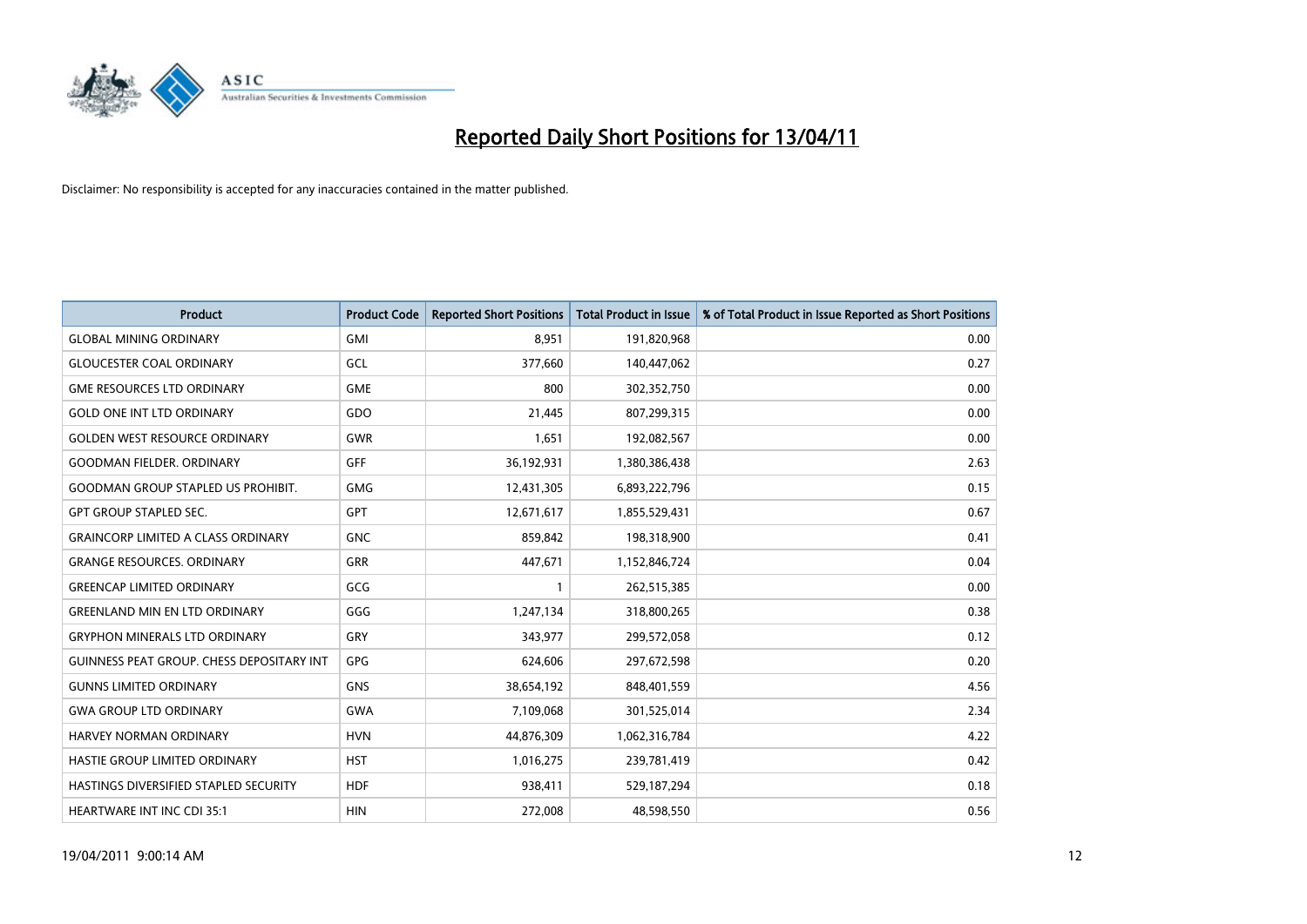

| Product                              | <b>Product Code</b> | <b>Reported Short Positions</b> | <b>Total Product in Issue</b> | % of Total Product in Issue Reported as Short Positions |
|--------------------------------------|---------------------|---------------------------------|-------------------------------|---------------------------------------------------------|
| <b>HENDERSON GROUP CDI 1:1</b>       | <b>HGG</b>          | 4,216,909                       | 559,724,269                   | 0.75                                                    |
| HFA HOLDINGS LIMITED ORDINARY        | <b>HFA</b>          | 452,155                         | 117,332,831                   | 0.38                                                    |
| <b>HIGHLANDS PACIFIC ORDINARY</b>    | <b>HIG</b>          | 2,598,164                       | 686,082,148                   | 0.38                                                    |
| HILLCREST LITIGAT, ORDINARY          | <b>HLS</b>          | 1,600,000                       | 87,078,557                    | 1.84                                                    |
| HILLGROVE RES LTD ORDINARY           | <b>HGO</b>          | 1,353,839                       | 793,698,575                   | 0.17                                                    |
| HILLS HOLDINGS LTD ORDINARY          | <b>HIL</b>          | 2,164,113                       | 249,139,016                   | 0.87                                                    |
| HORIZON OIL LIMITED ORDINARY         | <b>HZN</b>          | 2,863,710                       | 1,130,811,515                 | 0.25                                                    |
| HUNNU COAL LIMITED ORDINARY          | <b>HUN</b>          | 63,407                          | 212,565,002                   | 0.03                                                    |
| ICON ENERGY LIMITED ORDINARY         | <b>ICN</b>          | 67,000                          | 469,301,394                   | 0.01                                                    |
| <b>IINET LIMITED ORDINARY</b>        | <b>IIN</b>          | 1,066,254                       | 152,160,119                   | 0.69                                                    |
| ILUKA RESOURCES ORDINARY             | ILU                 | 2,177,164                       | 418,700,517                   | 0.49                                                    |
| <b>IMDEX LIMITED ORDINARY</b>        | <b>IMD</b>          | 21,935                          | 199,414,165                   | 0.00                                                    |
| IMF (AUSTRALIA) LTD ORDINARY         | <b>IMF</b>          | 329,821                         | 123,828,193                   | 0.26                                                    |
| <b>IMX RESOURCES LTD ORDINARY</b>    | <b>IXR</b>          | 20,000                          | 262,612,803                   | 0.01                                                    |
| <b>INCITEC PIVOT ORDINARY</b>        | IPL                 | 5,622,417                       | 1,628,730,107                 | 0.33                                                    |
| <b>INDAGO RESOURCES LTD ORDINARY</b> | IDG                 | 8,179                           | 6,209,784                     | 0.13                                                    |
| <b>INDEPENDENCE GROUP ORDINARY</b>   | <b>IGO</b>          | 1,417,670                       | 174,022,626                   | 0.79                                                    |
| INDO MINES LIMITED ORDINARY          | <b>IDO</b>          | 23,623                          | 211,100,795                   | 0.01                                                    |
| <b>INDOPHIL RESOURCES ORDINARY</b>   | <b>IRN</b>          | 344,810                         | 471,445,763                   | 0.07                                                    |
| INDUSTREA LIMITED ORDINARY           | IDL                 | 1,718,585                       | 364,524,797                   | 0.47                                                    |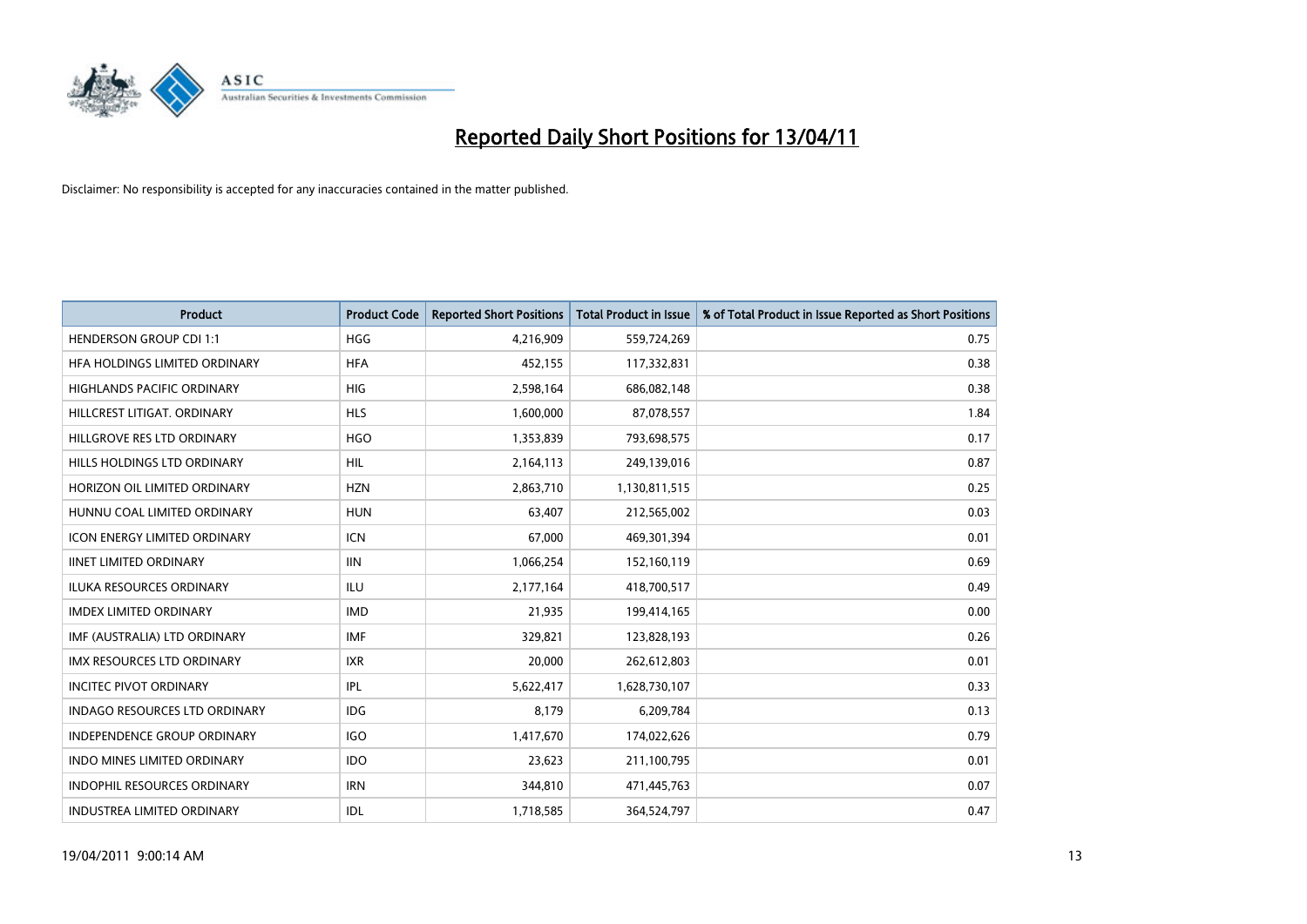

| Product                                         | <b>Product Code</b> | <b>Reported Short Positions</b> | <b>Total Product in Issue</b> | % of Total Product in Issue Reported as Short Positions |
|-------------------------------------------------|---------------------|---------------------------------|-------------------------------|---------------------------------------------------------|
| <b>INFIGEN ENERGY STAPLED SECURITIES</b>        | <b>IFN</b>          | 5,380,699                       | 762,265,972                   | 0.70                                                    |
| ING RE COM GROUP STAPLED SECURITIES             | ILF.                | 9.075                           | 441,029,194                   | 0.00                                                    |
| <b>INSURANCE AUSTRALIA ORDINARY</b>             | IAG                 | 8,284,377                       | 2,079,034,021                 | 0.38                                                    |
| INT GOLDFIELDS LTD ORDINARY                     | IGS                 | 12,197,682                      | 500,440,386                   | 2.44                                                    |
| <b>INTEGRA MINING LTD, ORDINARY</b>             | <b>IGR</b>          | 5,481,248                       | 841,525,727                   | 0.64                                                    |
| <b>INTREPID MINES ORDINARY</b>                  | <b>IAU</b>          | 497,426                         | 520,526,752                   | 0.09                                                    |
| <b>INVESTA OFFICE FUND STAPLED SECURITIES</b>   | <b>IOF</b>          | 9,632,145                       | 2,729,071,212                 | 0.35                                                    |
| <b>INVOCARE LIMITED ORDINARY</b>                | <b>IVC</b>          | 754,260                         | 102,421,288                   | 0.72                                                    |
| ION LIMITED ORDINARY                            | <b>ION</b>          | 164,453                         | 256,365,105                   | 0.06                                                    |
| <b>IOOF HOLDINGS LTD ORDINARY</b>               | IFL.                | 980,718                         | 229,794,395                   | 0.41                                                    |
| <b>IRESS MARKET TECH. ORDINARY</b>              | <b>IRE</b>          | 2,197,893                       | 126,018,142                   | 1.75                                                    |
| <b>IRON ORE HOLDINGS ORDINARY</b>               | <b>IOH</b>          | 77,521                          | 138,224,833                   | 0.05                                                    |
| ISHARES GLOBAL 100 CDI 1:1                      | <b>IOO</b>          | 10.960                          | 10,600,000                    | 0.10                                                    |
| ISHARES MSCI AUS 200 ISHARES MSCI AUS 200       | IOZ                 | 1,780                           | 1,950,015                     | 0.09                                                    |
| ISHARES S&P HIGH DIV ISHARES S&P HIGH DIV       | <b>IHD</b>          | 184,040                         | 1,700,055                     | 10.83                                                   |
| ISHARES SMALL ORDS ISHARES SMALL ORDS           | <b>ISO</b>          | 91,011                          | 5,700,000                     | 1.60                                                    |
| <b>ISOFT GROUP LIMITED ORDINARY</b>             | <b>ISF</b>          | 4,325,019                       | 1,070,595,874                 | 0.40                                                    |
| IVANHOE AUSTRALIA ORDINARY                      | <b>IVA</b>          | 642,757                         | 418,467,053                   | 0.15                                                    |
| <b>IABIRU METALS LTD ORDINARY</b>               | <b>JML</b>          | 98,593                          | 558,654,366                   | 0.01                                                    |
| <b>IAMES HARDIE INDUST CHESS DEPOSITARY INT</b> | <b>JHX</b>          | 16,704,532                      | 436,386,587                   | 3.82                                                    |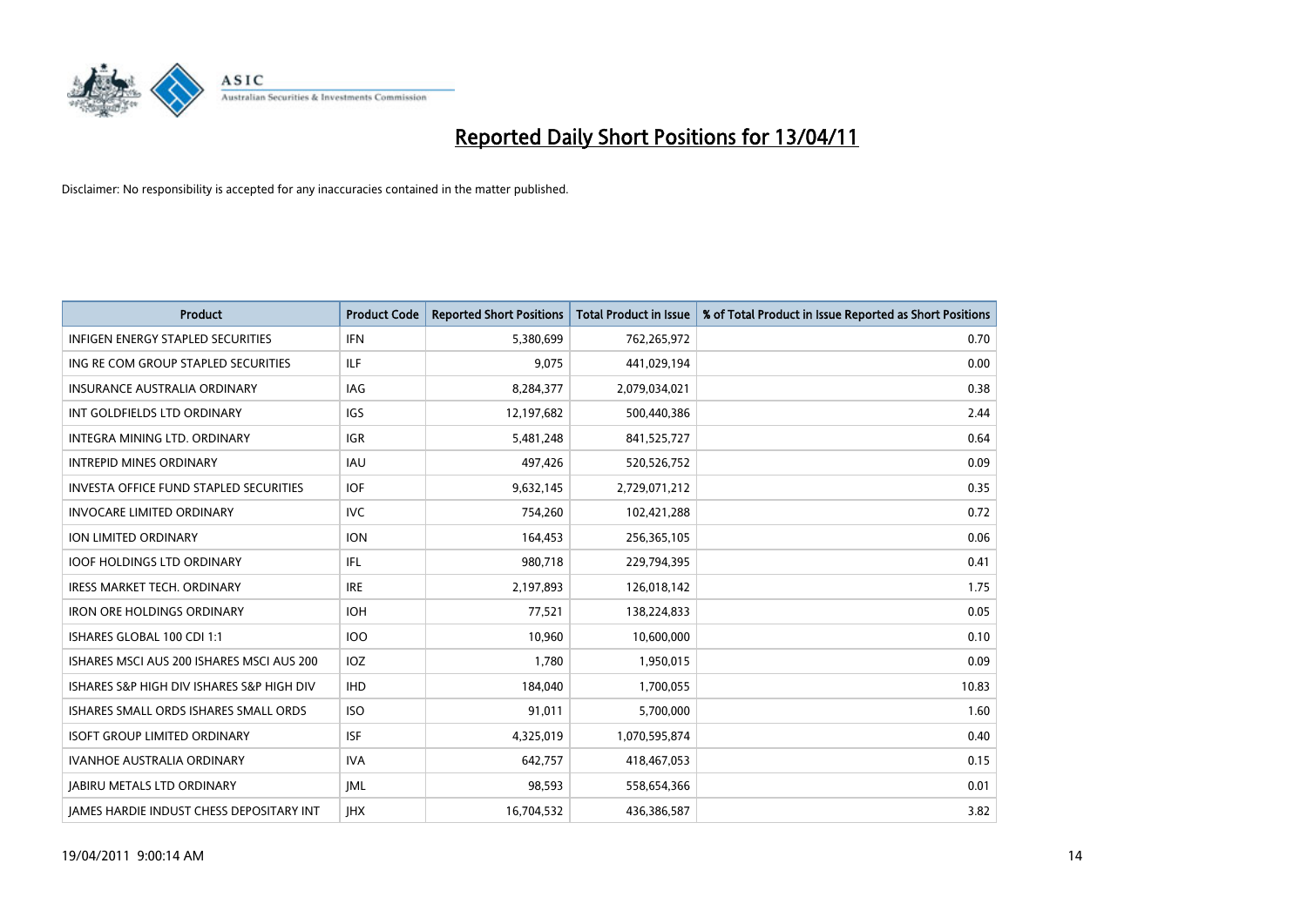

| Product                           | <b>Product Code</b> | <b>Reported Short Positions</b> | Total Product in Issue | % of Total Product in Issue Reported as Short Positions |
|-----------------------------------|---------------------|---------------------------------|------------------------|---------------------------------------------------------|
| <b>JAMESON RESOURCES ORDINARY</b> | JAL                 | 1,600,000                       | 95,828,865             | 1.67                                                    |
| <b>JB HI-FI LIMITED ORDINARY</b>  | <b>IBH</b>          | 9,390,589                       | 109,340,772            | 8.56                                                    |
| <b>JUPITER ENERGY ORDINARY</b>    | <b>JPR</b>          | 1,015,159                       | 1,511,434,681          | 0.07                                                    |
| <b>JUPITER MINES ORDINARY</b>     | <b>IMS</b>          | 834                             | 1,486,756,465          | 0.00                                                    |
| <b>KAGARA LTD ORDINARY</b>        | KZL                 | 5,893,186                       | 708,583,835            | 0.83                                                    |
| KANGAROO RES LTD ORDINARY         | <b>KRL</b>          | 600,000                         | 1,129,430,012          | 0.05                                                    |
| KAROON GAS AUSTRALIA ORDINARY     | <b>KAR</b>          | 1,038,049                       | 221,045,769            | 0.47                                                    |
| KASBAH RESOURCES ORDINARY         | <b>KAS</b>          | 175,388                         | 364,262,596            | 0.05                                                    |
| KATHMANDU HOLD LTD ORDINARY       | <b>KMD</b>          | 909,478                         | 200,000,000            | 0.44                                                    |
| <b>KEYBRIDGE CAPITAL ORDINARY</b> | <b>KBC</b>          | 5,999                           | 172,070,564            | 0.00                                                    |
| KIMBERLEY METALS LTD ORDINARY     | KBL                 | 1,821                           | 161,976,319            | 0.00                                                    |
| KINGSGATE CONSOLID. ORDINARY      | <b>KCN</b>          | 1,281,894                       | 135,221,250            | 0.93                                                    |
| KINGSROSE MINING LTD ORDINARY     | <b>KRM</b>          | 376,087                         | 256,865,347            | 0.14                                                    |
| LEIGHTON HOLDINGS ORDINARY        | LEI                 | 6,597,087                       | 302,831,299            | 2.18                                                    |
| LEND LEASE GROUP UNIT/ORD STAPLED | LLC                 | 1,757,875                       | 570,915,669            | 0.28                                                    |
| LINC ENERGY LTD ORDINARY          | <b>LNC</b>          | 5,940,075                       | 503,418,900            | 1.17                                                    |
| LIQUEFIED NATURAL ORDINARY        | <b>LNG</b>          | 267,190                         | 214,099,015            | 0.12                                                    |
| LYNAS CORPORATION ORDINARY        | <b>LYC</b>          | 26,193,042                      | 1,690,319,142          | 1.54                                                    |
| <b>MACA LIMITED ORDINARY</b>      | <b>MLD</b>          | 1,400                           | 150,000,000            | 0.00                                                    |
| MACARTHUR COAL ORDINARY           | <b>MCC</b>          | 3,389,878                       | 299,476,903            | 1.12                                                    |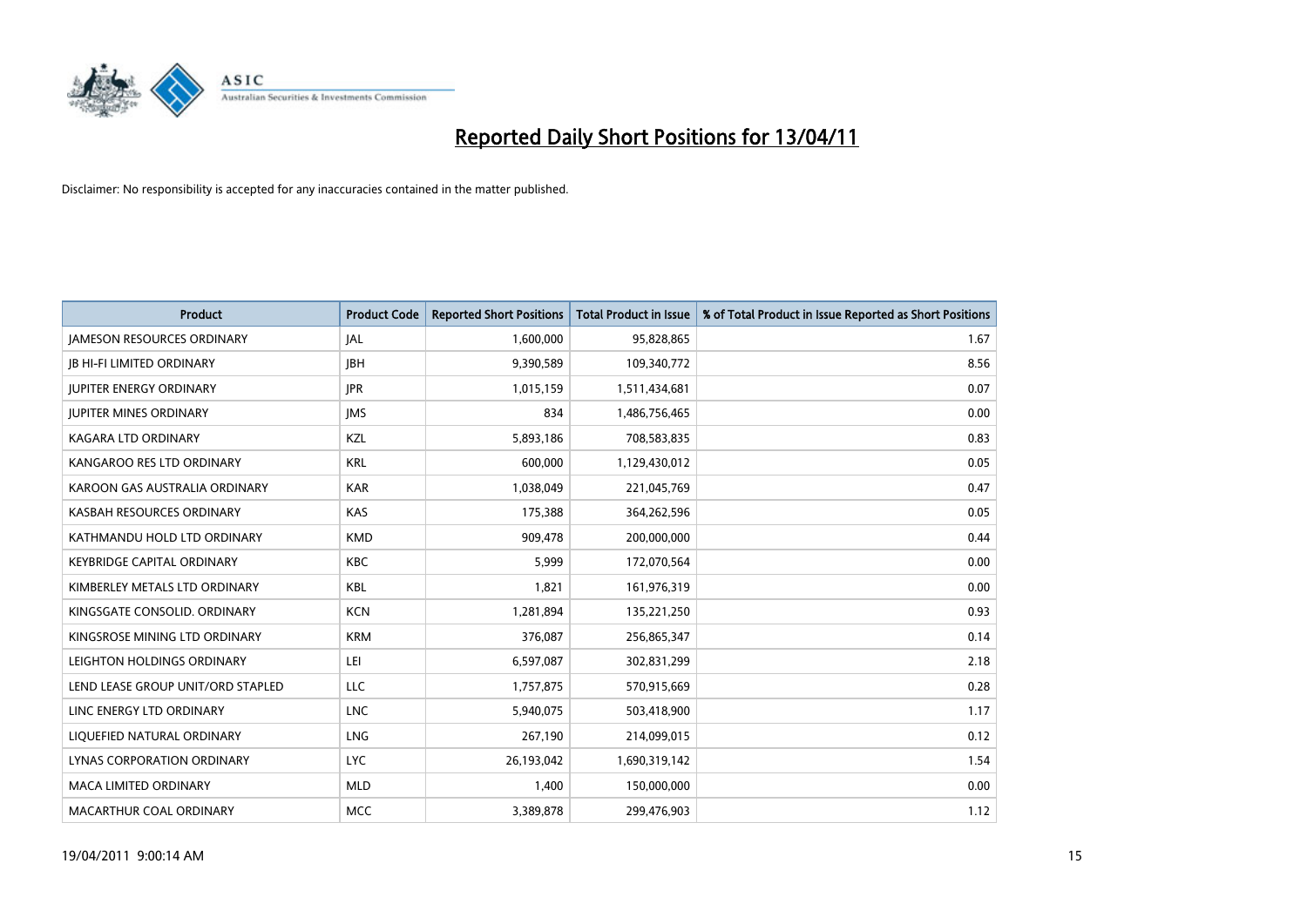

| <b>Product</b>                        | <b>Product Code</b> | <b>Reported Short Positions</b> | Total Product in Issue | % of Total Product in Issue Reported as Short Positions |
|---------------------------------------|---------------------|---------------------------------|------------------------|---------------------------------------------------------|
| <b>MACMAHON HOLDINGS ORDINARY</b>     | <b>MAH</b>          | 6,921,982                       | 733,711,705            | 0.93                                                    |
| MACQ ATLAS ROADS GRP ORDINARY STAPLED | <b>MOA</b>          | 4,581,327                       | 452,345,907            | 1.00                                                    |
| MACQUARIE GROUP LTD ORDINARY          | <b>MOG</b>          | 2,639,887                       | 346,814,961            | 0.74                                                    |
| MAGMA METALS LTD. ORDINARY            | <b>MMW</b>          | 501,890                         | 195,610,923            | 0.26                                                    |
| <b>MANTRA RESOURCES ORDINARY</b>      | <b>MRU</b>          | 237,467                         | 135,326,194            | 0.17                                                    |
| MAP GROUP STAPLED US PROHIBIT.        | <b>MAP</b>          | 4,204,346                       | 1,861,210,782          | 0.23                                                    |
| MARYBOROUGH SUGAR ORDINARY            | <b>MSF</b>          | 21,528                          | 69,165,378             | 0.03                                                    |
| MATRIX C & E LTD ORDINARY             | <b>MCE</b>          | 14,076                          | 76,514,098             | 0.01                                                    |
| MCMILLAN SHAKESPEARE ORDINARY         | <b>MMS</b>          | 52,684                          | 68,067,560             | 0.07                                                    |
| <b>MCPHERSON'S LTD ORDINARY</b>       | <b>MCP</b>          | 218,462                         | 72,401,758             | 0.30                                                    |
| MEDUSA MINING LTD ORDINARY            | <b>MML</b>          | 1,160,094                       | 188,233,911            | 0.62                                                    |
| MELBOURNE IT LIMITED ORDINARY         | <b>MLB</b>          | 145,343                         | 80,043,955             | 0.18                                                    |
| MEO AUSTRALIA LTD ORDINARY            | <b>MEO</b>          | 4,820,313                       | 539,913,260            | 0.87                                                    |
| <b>MERMAID MARINE ORDINARY</b>        | <b>MRM</b>          | 1,097,180                       | 215,066,086            | 0.49                                                    |
| MESOBLAST LIMITED ORDINARY            | <b>MSB</b>          | 1,632,875                       | 279,068,562            | 0.59                                                    |
| METALS X LIMITED ORDINARY             | <b>MLX</b>          | 4,261,687                       | 1,365,661,782          | 0.32                                                    |
| METCASH LIMITED ORDINARY              | <b>MTS</b>          | 19,202,255                      | 768,815,314            | 2.47                                                    |
| METGASCO LIMITED ORDINARY             | <b>MEL</b>          | 235,435                         | 252,460,972            | 0.09                                                    |
| METMINCO LIMITED ORDINARY             | <b>MNC</b>          | 96,405                          | 1,231,269,510          | 0.00                                                    |
| MHM METALS LIMITED ORDINARY           | <b>MHM</b>          | 9,414                           | 101,381,910            | 0.01                                                    |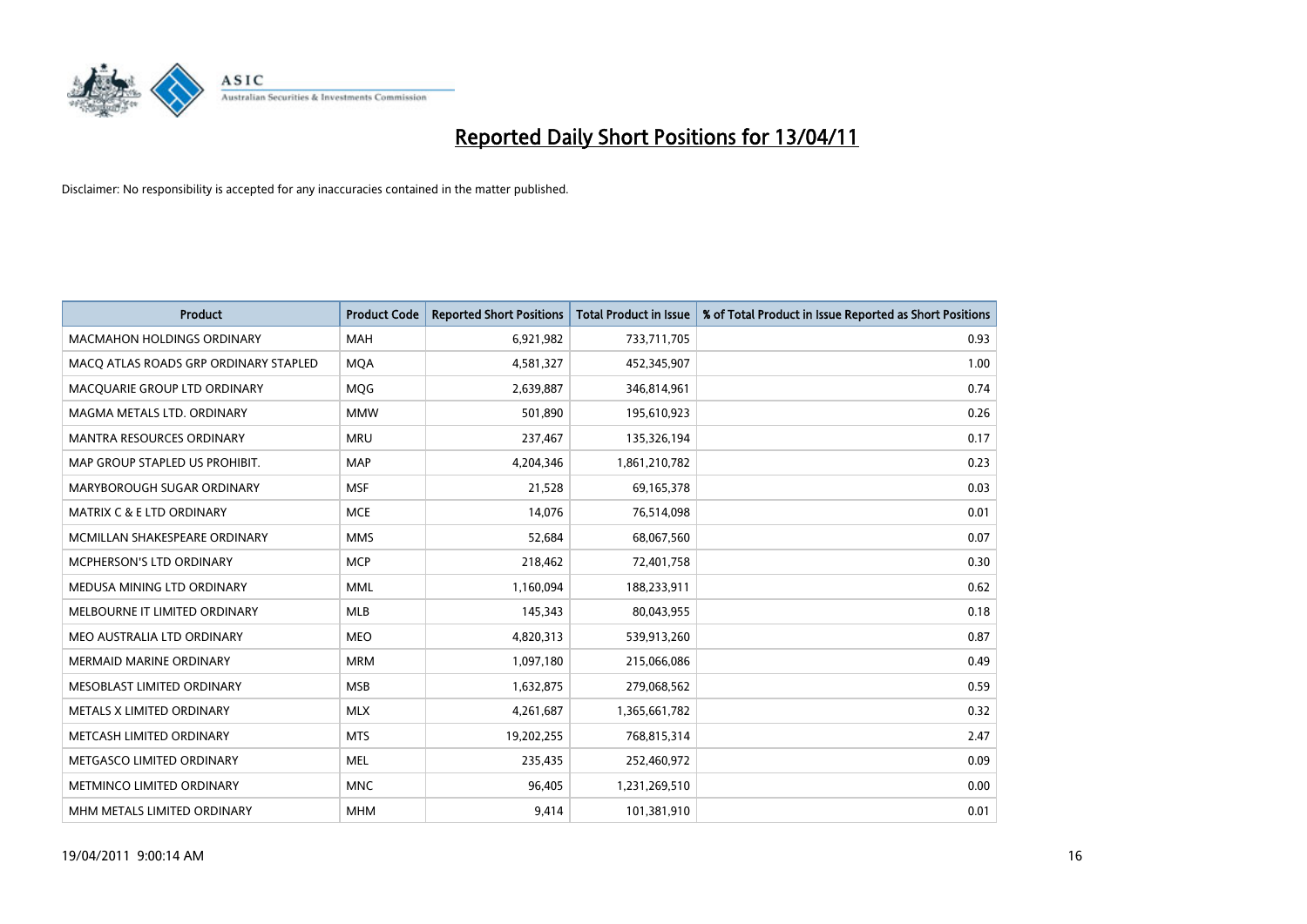

| <b>Product</b>                          | <b>Product Code</b> | <b>Reported Short Positions</b> | <b>Total Product in Issue</b> | % of Total Product in Issue Reported as Short Positions |
|-----------------------------------------|---------------------|---------------------------------|-------------------------------|---------------------------------------------------------|
| MICLYN EXP OFFSHR ORDINARY              | <b>MIO</b>          | 312,943                         | 274,618,684                   | 0.10                                                    |
| MINARA RESOURCES ORDINARY               | <b>MRE</b>          | 9,878,896                       | 1,169,424,487                 | 0.84                                                    |
| MINCOR RESOURCES NL ORDINARY            | <b>MCR</b>          | 762,939                         | 200,608,804                   | 0.38                                                    |
| MINEMAKERS LIMITED ORDINARY             | <b>MAK</b>          | 71,627                          | 227,003,950                   | 0.03                                                    |
| MINERAL DEPOSITS ORDINARY               | <b>MDL</b>          | 210,806                         | 60,768,582                    | 0.33                                                    |
| MINERAL RESOURCES, ORDINARY             | <b>MIN</b>          | 478,348                         | 169,103,017                   | 0.28                                                    |
| MIRABELA NICKEL LTD ORDINARY            | <b>MBN</b>          | 11,187,203                      | 491,561,237                   | 2.26                                                    |
| MIRVAC GROUP STAPLED SECURITIES         | <b>MGR</b>          | 14,960,597                      | 3,416,924,188                 | 0.42                                                    |
| MOLOPO ENERGY LTD ORDINARY              | <b>MPO</b>          | 1,429,768                       | 250,972,584                   | 0.56                                                    |
| MOLY MINES LIMITED ORDINARY             | <b>MOL</b>          | 4,207                           | 365,893,989                   | 0.00                                                    |
| MONADELPHOUS GROUP ORDINARY             | <b>MND</b>          | 445,961                         | 87,576,827                    | 0.50                                                    |
| <b>MOUNT GIBSON IRON ORDINARY</b>       | <b>MGX</b>          | 7,139,555                       | 1,082,570,693                 | 0.62                                                    |
| MOZAMBI COAL LIMITED ORDINARY           | MOZ                 | 50,000                          | 85,075,732                    | 0.06                                                    |
| MULTIPLEX SITES SITES                   | <b>MXUPA</b>        | 36                              | 4,500,000                     | 0.00                                                    |
| MURCHISON METALS LTD ORDINARY           | <b>MMX</b>          | 12,162,561                      | 435,884,268                   | 2.80                                                    |
| MYER HOLDINGS LTD ORDINARY              | <b>MYR</b>          | 9,800,766                       | 582,847,884                   | 1.67                                                    |
| <b>MYSTATE LIMITED ORDINARY</b>         | <b>MYS</b>          | 1,400                           | 67,439,158                    | 0.00                                                    |
| NAMOI COTTON CO-OP CO-OPERATIVE CAP.UNT | <b>NAM</b>          | 205,227                         | 96,978,836                    | 0.21                                                    |
| NATIONAL AUST, BANK ORDINARY            | <b>NAB</b>          | 12,439,261                      | 2,169,641,214                 | 0.56                                                    |
| NATURAL FUEL LIMITED ORDINARY           | <b>NFL</b>          | 8,715,662                       | 721,912                       | 1.207.30                                                |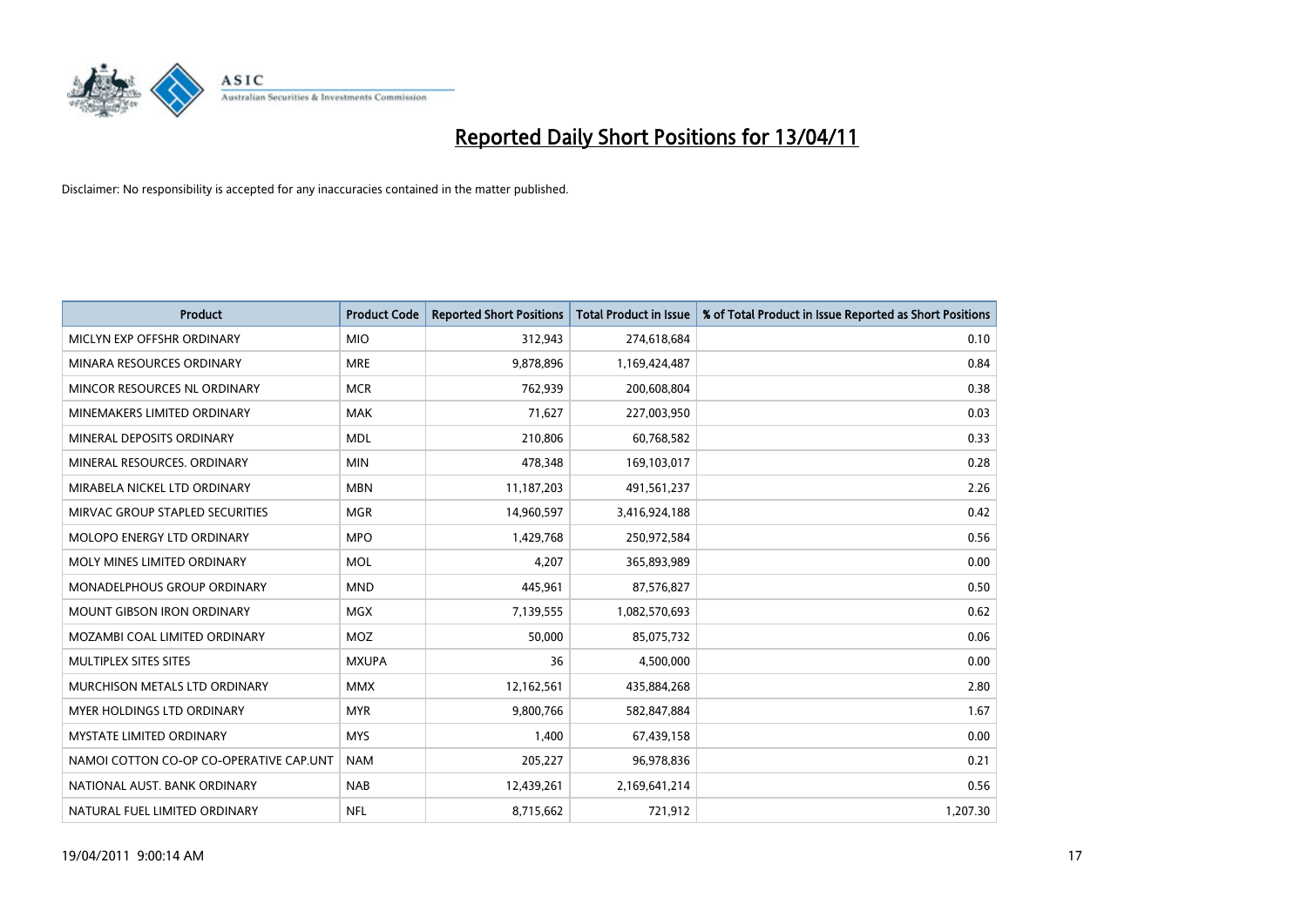

| <b>Product</b>                | <b>Product Code</b> | <b>Reported Short Positions</b> | <b>Total Product in Issue</b> | % of Total Product in Issue Reported as Short Positions |
|-------------------------------|---------------------|---------------------------------|-------------------------------|---------------------------------------------------------|
| NAVIGATOR RESOURCES ORDINARY  | <b>NAV</b>          | 109,000                         | 465,777,766                   | 0.02                                                    |
| NAVITAS LIMITED ORDINARY      | <b>NVT</b>          | 3,132,946                       | 369,358,564                   | 0.86                                                    |
| NEPTUNE MARINE ORDINARY       | <b>NMS</b>          | 798,073                         | 1,739,066,409                 | 0.05                                                    |
| NEW HOPE CORPORATION ORDINARY | <b>NHC</b>          | 1,139,688                       | 830,230,549                   | 0.14                                                    |
| NEWCREST MINING ORDINARY      | <b>NCM</b>          | 4,020,333                       | 765,000,000                   | 0.50                                                    |
| NEWS CORP A NON-VOTING CDI    | <b>NWSLV</b>        | 1,007,572                       | 1,829,573,297                 | 0.05                                                    |
| NEWS CORP B VOTING CDI        | <b>NWS</b>          | 6,368,140                       | 798,520,953                   | 0.78                                                    |
| NEXBIS LIMITED ORDINARY       | <b>NBS</b>          | 63,733                          | 798,356,704                   | 0.01                                                    |
| NEXUS ENERGY LIMITED ORDINARY | <b>NXS</b>          | 12,829,889                      | 1,020,257,304                 | 1.24                                                    |
| NIB HOLDINGS LIMITED ORDINARY | <b>NHF</b>          | 401,708                         | 466,765,752                   | 0.08                                                    |
| NICK SCALI LIMITED ORDINARY   | <b>NCK</b>          | 39,246                          | 81,000,000                    | 0.04                                                    |
| NIDO PETROLEUM ORDINARY       | <b>NDO</b>          | 379,710                         | 1,373,822,119                 | 0.02                                                    |
| NKWE PLATINUM 10C US COMMON   | <b>NKP</b>          | 150,000                         | 559,651,184                   | 0.03                                                    |
| NOBLE MINERAL RES ORDINARY    | <b>NMG</b>          | 1,187,838                       | 380,916,899                   | 0.31                                                    |
| NORTHERN CREST ORDINARY       | <b>NOC</b>          | 24,345                          | 116,074,781                   | 0.02                                                    |
| NORTHERN IRON LTD ORDINARY    | <b>NFE</b>          | 1,286,677                       | 336,084,863                   | 0.36                                                    |
| NORTHERN MIN LTD ORDINARY     | <b>NTU</b>          | 97,075                          | 164,545,022                   | 0.06                                                    |
| NRW HOLDINGS LIMITED ORDINARY | <b>NWH</b>          | 2,477,735                       | 251,223,000                   | 0.98                                                    |
| NSL CONSOLIDATED LTD ORDINARY | <b>NSL</b>          | 101,269                         | 270,661,373                   | 0.03                                                    |
| NUFARM LIMITED ORDINARY       | <b>NUF</b>          | 6,030,894                       | 261,833,005                   | 2.27                                                    |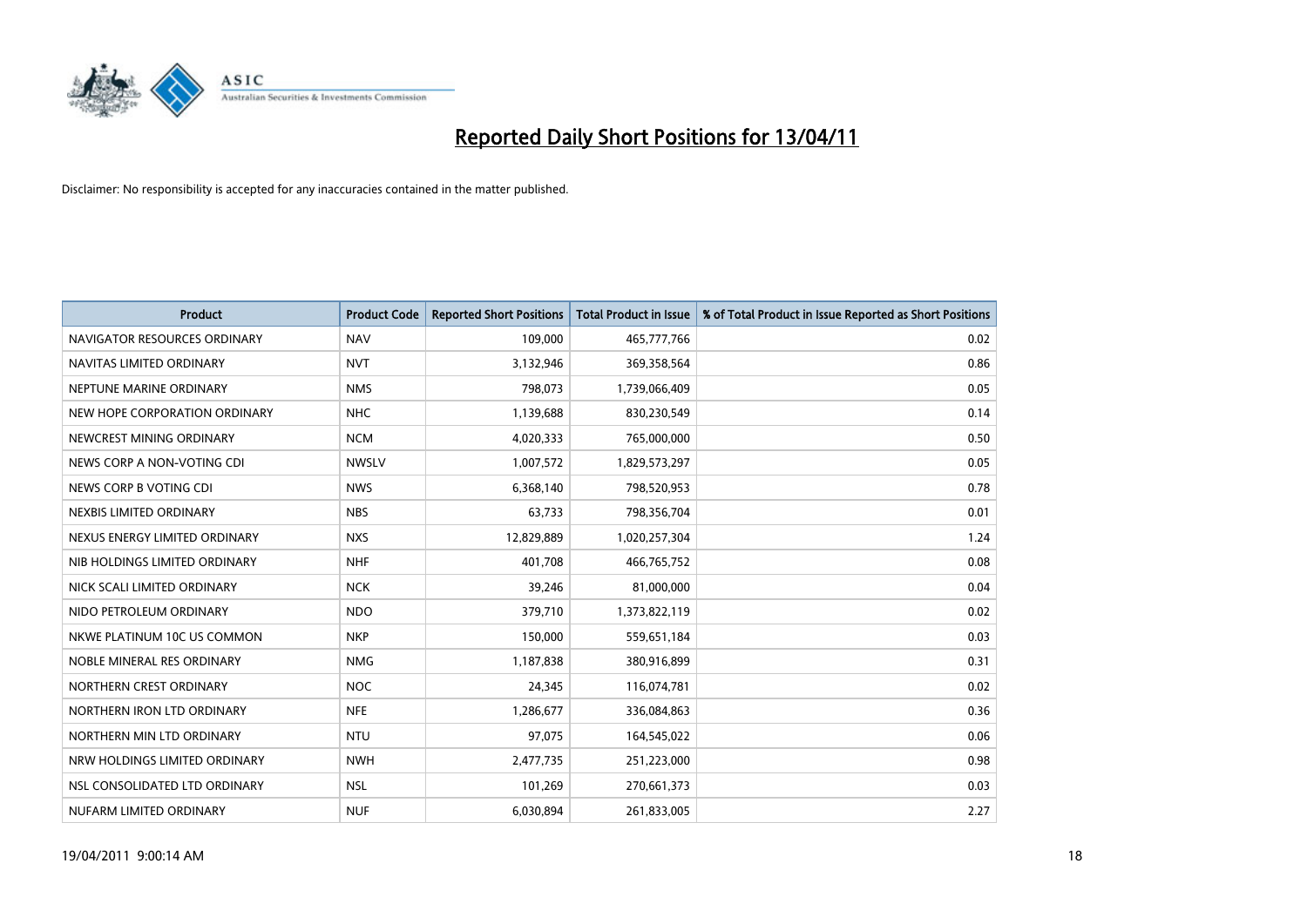

| Product                               | <b>Product Code</b> | <b>Reported Short Positions</b> | Total Product in Issue | % of Total Product in Issue Reported as Short Positions |
|---------------------------------------|---------------------|---------------------------------|------------------------|---------------------------------------------------------|
| <b>OAKTON LIMITED ORDINARY</b>        | <b>OKN</b>          | 685,908                         | 93,800,235             | 0.73                                                    |
| OCEANAGOLD CORP. CHESS DEPOSITARY INT | <b>OGC</b>          | 1,642,363                       | 262,180,388            | 0.63                                                    |
| OCEANIA CAPITAL LTD ORDINARY          | <b>OCP</b>          | 2,500                           | 91,921,295             | 0.00                                                    |
| OIL SEARCH LTD ORDINARY               | OSH                 | 12,664,093                      | 1,316,672,727          | 0.92                                                    |
| <b>OILEX LTD ORDINARY</b>             | <b>OEX</b>          | 15,688                          | 253,274,885            | 0.01                                                    |
| OM HOLDINGS LIMITED ORDINARY          | OMH                 | 6,807,029                       | 504,085,150            | 1.36                                                    |
| <b>ONESTEEL LIMITED ORDINARY</b>      | OST                 | 14,940,131                      | 1,334,723,421          | 1.11                                                    |
| ORICA LIMITED ORDINARY                | ORI                 | 1,837,907                       | 363,223,767            | 0.49                                                    |
| ORIGIN ENERGY DEFERRED                | ORGN                | 7,375                           | 89,641,361             | 0.00                                                    |
| ORIGIN ENERGY ORDINARY                | ORG                 | 11,208,736                      | 974,144,829            | 1.12                                                    |
| OROCOBRE LIMITED ORDINARY             | <b>ORE</b>          | 152,603                         | 102,813,894            | 0.15                                                    |
| OROTONGROUP LIMITED ORDINARY          | ORL                 | 3,851                           | 40,880,902             | 0.01                                                    |
| OTTO ENERGY LIMITED ORDINARY          | <b>OEL</b>          | 109,204                         | 1,134,540,071          | 0.01                                                    |
| OZ MINERALS ORDINARY                  | OZL                 | 30,725,399                      | 3,238,546,504          | 0.94                                                    |
| <b>PACIFIC BRANDS ORDINARY</b>        | <b>PBG</b>          | 9,171,960                       | 931,386,248            | 0.98                                                    |
| PALADIN ENERGY LTD ORDINARY           | <b>PDN</b>          | 12,539,508                      | 777,698,217            | 1.60                                                    |
| PANAUST LIMITED ORDINARY              | <b>PNA</b>          | 17,143,560                      | 2,965,008,426          | 0.56                                                    |
| PANCONTINENTAL OIL ORDINARY           | PCL                 | 1,509,589                       | 592,286,658            | 0.25                                                    |
| PANORAMIC RESOURCES ORDINARY          | PAN                 | 1,348,322                       | 207,050,710            | 0.64                                                    |
| PAPERLINX LIMITED ORDINARY            | <b>PPX</b>          | 19,658,249                      | 603,580,761            | 3.25                                                    |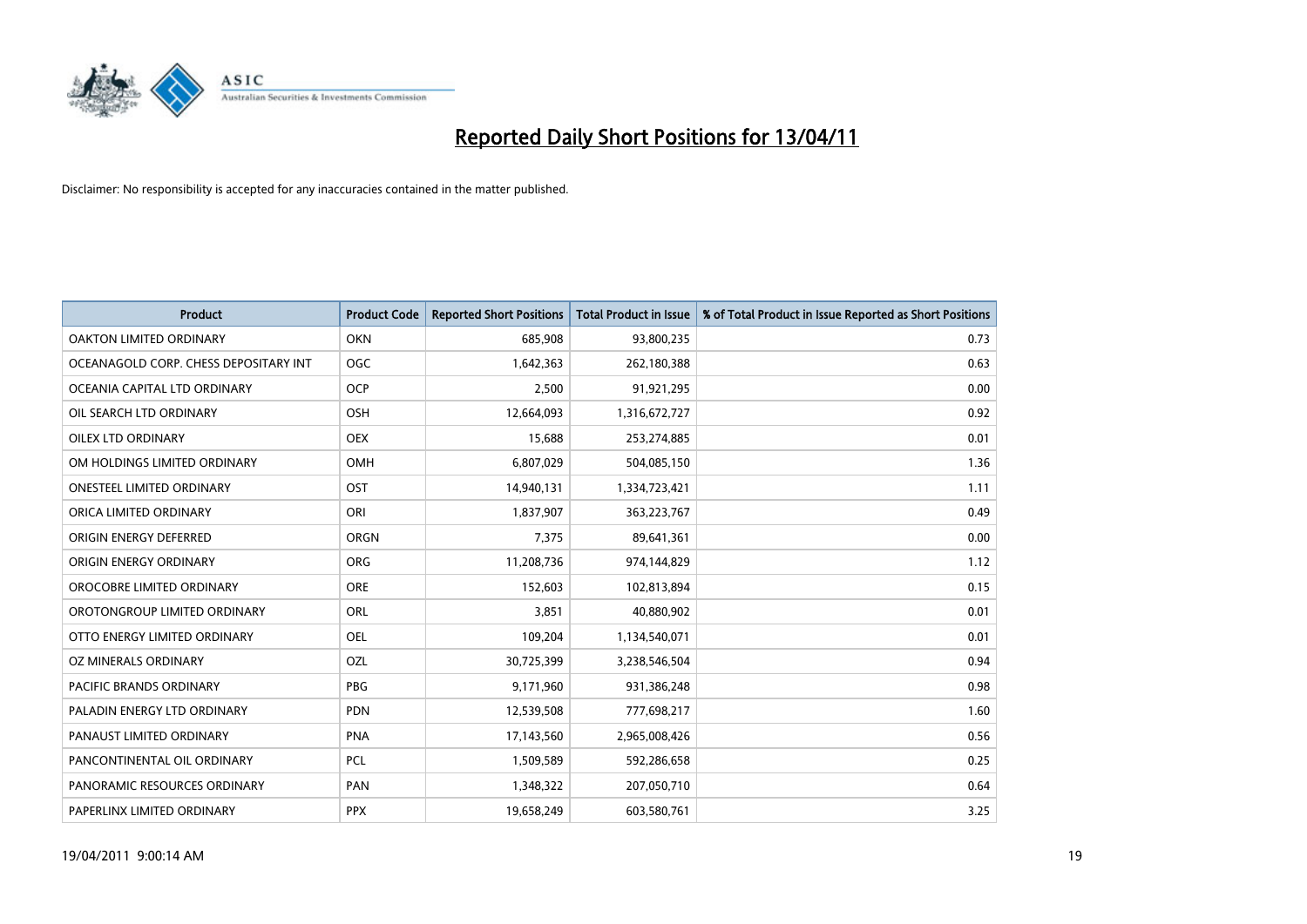

| Product                              | <b>Product Code</b> | <b>Reported Short Positions</b> | Total Product in Issue | % of Total Product in Issue Reported as Short Positions |
|--------------------------------------|---------------------|---------------------------------|------------------------|---------------------------------------------------------|
| PAPILLON RES LTD ORDINARY            | PIR                 | 226,392                         | 190,554,855            | 0.12                                                    |
| PATTIES FOODS LTD ORDINARY           | PFL                 |                                 | 138,908,853            | 0.00                                                    |
| PEET LIMITED ORDINARY                | <b>PPC</b>          | 20,402                          | 302,965,804            | 0.00                                                    |
| PENINSULA ENERGY LTD ORDINARY        | <b>PEN</b>          | 505,695                         | 2,086,495,200          | 0.02                                                    |
| PERILYA LIMITED ORDINARY             | PEM                 | 298.890                         | 526,075,563            | 0.06                                                    |
| PERPETUAL LIMITED ORDINARY           | <b>PPT</b>          | 2,273,040                       | 44,669,352             | 5.10                                                    |
| PERSEUS MINING LTD ORDINARY          | PRU                 | 3,946,679                       | 424,017,088            | 0.91                                                    |
| PETSEC ENERGY ORDINARY               | <b>PSA</b>          | 223,332                         | 231,283,622            | 0.10                                                    |
| PHARMAXIS LTD ORDINARY               | <b>PXS</b>          | 1,031,198                       | 228,127,809            | 0.45                                                    |
| PHOTON GROUP LTD ORDINARY            | PGA                 | 250,510                         | 1,540,543,357          | 0.02                                                    |
| PLATINUM ASSET ORDINARY              | <b>PTM</b>          | 7,371,218                       | 561,347,878            | 1.30                                                    |
| PLATINUM AUSTRALIA ORDINARY          | <b>PLA</b>          | 5,338,428                       | 392,430,039            | 1.37                                                    |
| PLATINUM CAPITAL LTD ORDINARY        | <b>PMC</b>          |                                 | 164,959,410            | 0.00                                                    |
| PMP LIMITED ORDINARY                 | <b>PMP</b>          | 62,413                          | 335,338,483            | 0.01                                                    |
| PORT BOUVARD LIMITED ORDINARY        | PBD                 | 6,754                           | 593,868,295            | 0.00                                                    |
| PREMIER INVESTMENTS ORDINARY         | PMV                 | 420,083                         | 155,062,831            | 0.26                                                    |
| PRIMA BIOMED LTD ORDINARY            | PRR                 | 340,621                         | 796,390,564            | 0.04                                                    |
| PRIMARY HEALTH CARE ORDINARY         | <b>PRY</b>          | 9,913,964                       | 496,103,188            | 1.99                                                    |
| PRIME INFR GROUP. STAPLED SECURITIES | PIH                 | 308,735                         | 351,776,795            | 0.09                                                    |
| PRIME MEDIA GRP LTD ORDINARY         | PRT                 | 14,825                          | 366,330,303            | 0.00                                                    |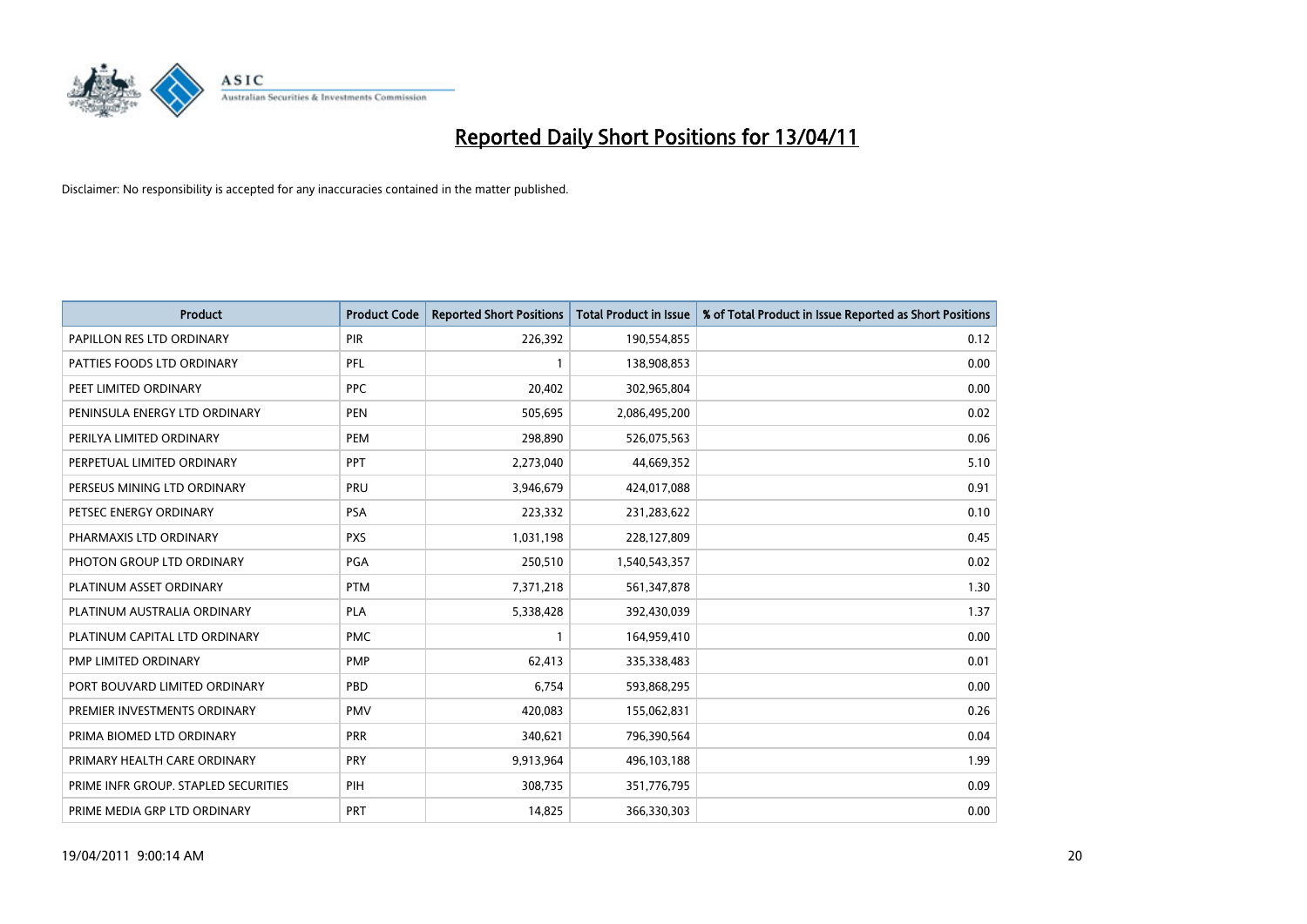

| <b>Product</b>                     | <b>Product Code</b> | <b>Reported Short Positions</b> | Total Product in Issue | % of Total Product in Issue Reported as Short Positions |
|------------------------------------|---------------------|---------------------------------|------------------------|---------------------------------------------------------|
| PROGEN PHARMACEUTIC ORDINARY       | PGL                 | 151,596                         | 24,709,097             | 0.61                                                    |
| PROGRAMMED ORDINARY                | <b>PRG</b>          | 383,596                         | 118,169,908            | 0.32                                                    |
| <b>PSIVIDA CORP CDI 1:1</b>        | <b>PVA</b>          | 6,878                           | 8,896,217              | 0.08                                                    |
| <b>QANTAS AIRWAYS ORDINARY</b>     | QAN                 | 36,365,941                      | 2,265,123,620          | 1.60                                                    |
| OBE INSURANCE GROUP ORDINARY       | <b>OBE</b>          | 18,708,763                      | 1,073,894,369          | 1.71                                                    |
| OR NATIONAL LIMITED ORDINARY       | <b>ORN</b>          | 18,931,167                      | 2,440,000,000          | 0.78                                                    |
| RAMELIUS RESOURCES ORDINARY        | <b>RMS</b>          | 166,789                         | 291,208,795            | 0.04                                                    |
| RAMSAY HEALTH CARE ORDINARY        | <b>RHC</b>          | 1,621,347                       | 202,081,252            | 0.78                                                    |
| <b>RCR TOMLINSON ORDINARY</b>      | <b>RCR</b>          | 57,836                          | 131,897,672            | 0.04                                                    |
| <b>REA GROUP ORDINARY</b>          | <b>REA</b>          | 66,198                          | 129,691,280            | 0.04                                                    |
| <b>RECKON LIMITED ORDINARY</b>     | <b>RKN</b>          | 683                             | 133,384,060            | 0.00                                                    |
| <b>RED 5 LIMITED ORDINARY</b>      | <b>RED</b>          | 40,480                          | 1,283,597,526          | 0.00                                                    |
| <b>RED FORK ENERGY ORDINARY</b>    | <b>RFE</b>          | 28.148                          | 160,035,000            | 0.01                                                    |
| <b>REED RESOURCES LTD ORDINARY</b> | <b>RDR</b>          | 268.204                         | 229,830,556            | 0.12                                                    |
| <b>REGIS RESOURCES ORDINARY</b>    | <b>RRL</b>          | 2,216,853                       | 431,150,415            | 0.51                                                    |
| RESMED INC CDI 10:1                | <b>RMD</b>          | 18,885,599                      | 1,534,676,730          | 1.22                                                    |
| <b>RESOLUTE MINING ORDINARY</b>    | <b>RSG</b>          | 4,438,136                       | 467,464,116            | 0.96                                                    |
| RESOURCE GENERATION ORDINARY       | <b>RES</b>          | 304,195                         | 244,400,530            | 0.12                                                    |
| <b>RETAIL FOOD GROUP ORDINARY</b>  | <b>RFG</b>          | 1,955                           | 107,788,918            | 0.00                                                    |
| REVERSE CORP LIMITED ORDINARY      | <b>REF</b>          | 25,141                          | 92,382,175             | 0.03                                                    |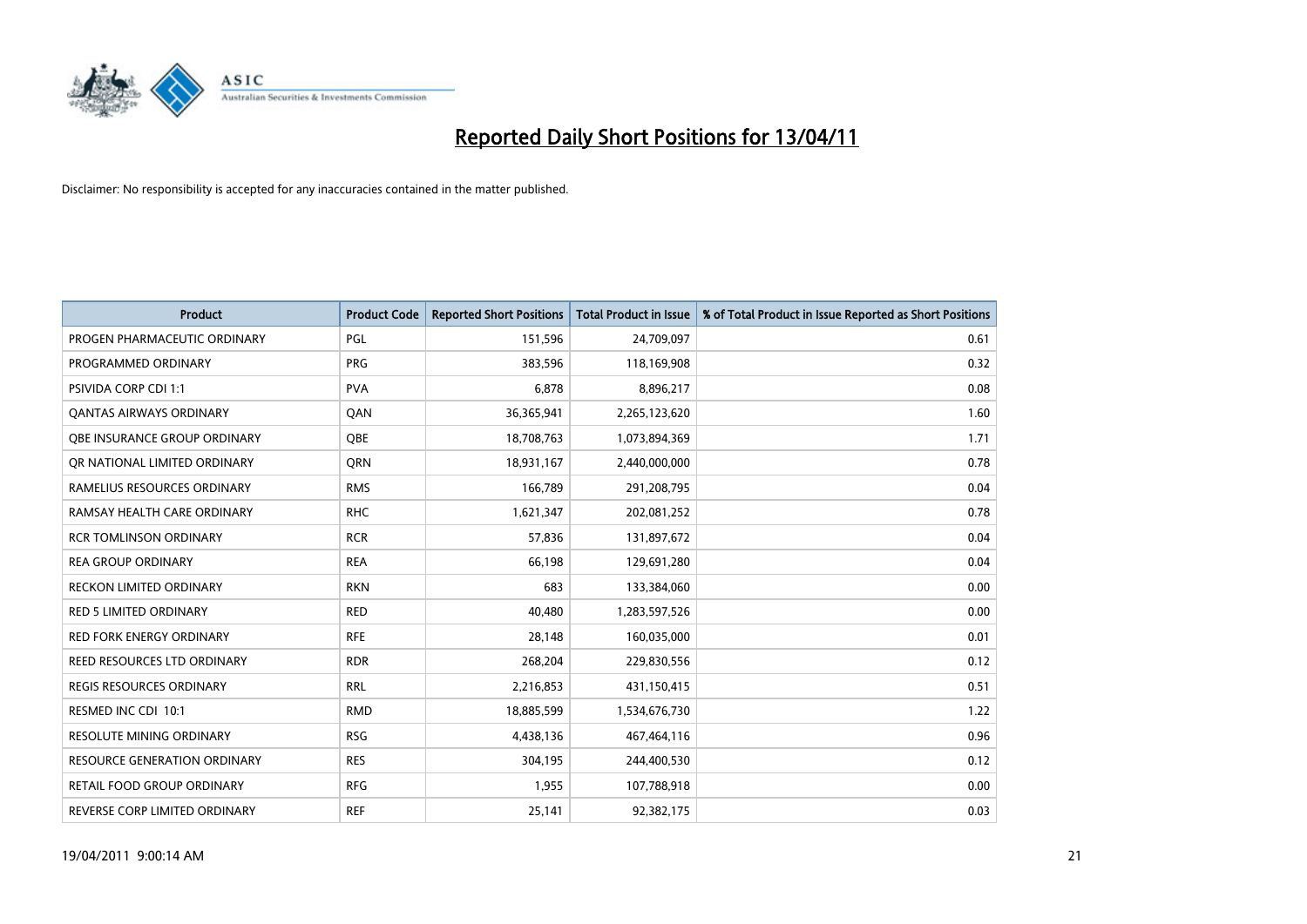

| Product                              | <b>Product Code</b> | <b>Reported Short Positions</b> | <b>Total Product in Issue</b> | % of Total Product in Issue Reported as Short Positions |
|--------------------------------------|---------------------|---------------------------------|-------------------------------|---------------------------------------------------------|
| <b>REX MINERALS LIMITED ORDINARY</b> | <b>RXM</b>          | 181,962                         | 150,688,879                   | 0.10                                                    |
| RHG LIMITED ORDINARY                 | <b>RHG</b>          | 67,829                          | 318,745,978                   | 0.01                                                    |
| <b>RIDLEY CORPORATION ORDINARY</b>   | <b>RIC</b>          | 799,017                         | 307,817,071                   | 0.26                                                    |
| RIO TINTO LIMITED ORDINARY           | <b>RIO</b>          | 14,585,181                      | 435,758,720                   | 3.31                                                    |
| <b>RIVERCITY MOTORWAY STAPLED</b>    | <b>RCY</b>          | 132,000                         | 957,010,115                   | 0.01                                                    |
| RIVERSDALE MINING ORDINARY           | <b>RIV</b>          | 1,004,899                       | 244,431,186                   | 0.41                                                    |
| <b>ROBUST RESOURCES ORDINARY</b>     | <b>ROL</b>          | 1,120,235                       | 84,944,097                    | 1.32                                                    |
| ROC OIL COMPANY ORDINARY             | <b>ROC</b>          | 6,682,563                       | 713,154,560                   | 0.93                                                    |
| RP DATA LTD ORDINARY                 | <b>RPX</b>          | 364,038                         | 149,246,421                   | 0.24                                                    |
| SAI GLOBAL LIMITED ORDINARY          | SAI                 | 260,744                         | 199,552,155                   | 0.10                                                    |
| SALMAT LIMITED ORDINARY              | <b>SLM</b>          | 148,743                         | 159,767,799                   | 0.09                                                    |
| SAMSON OIL & GAS LTD ORDINARY        | <b>SSN</b>          | 3,203,550                       | 1,726,088,509                 | 0.18                                                    |
| SANDFIRE RESOURCES ORDINARY          | <b>SFR</b>          | 578,102                         | 148,309,969                   | 0.37                                                    |
| <b>SANTOS LTD ORDINARY</b>           | <b>STO</b>          | 6,626,420                       | 877,913,584                   | 0.74                                                    |
| SARACEN MINERAL ORDINARY             | <b>SAR</b>          | 706,724                         | 492,151,415                   | 0.13                                                    |
| SEDGMAN LIMITED ORDINARY             | <b>SDM</b>          | 419,859                         | 209,752,689                   | 0.20                                                    |
| SEEK LIMITED ORDINARY                | <b>SEK</b>          | 6,189,433                       | 336,584,488                   | 1.83                                                    |
| SENETAS CORPORATION ORDINARY         | <b>SEN</b>          | 756,999                         | 463,105,195                   | 0.16                                                    |
| SENEX ENERGY LIMITED ORDINARY        | SXY                 | 3                               | 738,361,069                   | 0.00                                                    |
| SERVCORP LIMITED ORDINARY            | SRV                 | 77,865                          | 98,440,807                    | 0.08                                                    |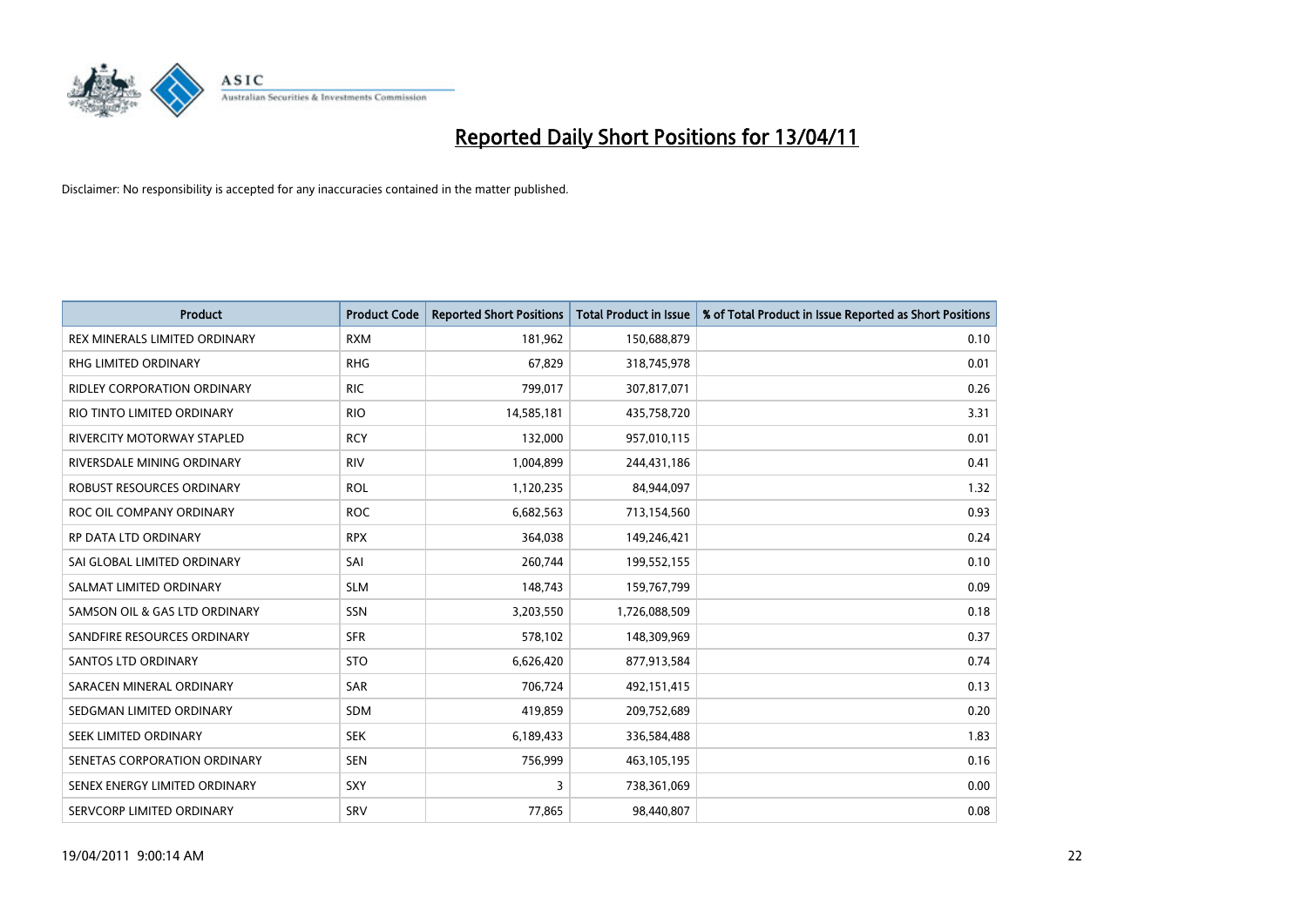

| <b>Product</b>                           | <b>Product Code</b> | <b>Reported Short Positions</b> | <b>Total Product in Issue</b> | % of Total Product in Issue Reported as Short Positions |
|------------------------------------------|---------------------|---------------------------------|-------------------------------|---------------------------------------------------------|
| SERVICE STREAM ORDINARY                  | <b>SSM</b>          | 344,663                         | 283,418,867                   | 0.12                                                    |
| SEVEN GROUP HOLDINGS ORDINARY            | <b>SVW</b>          | 437,723                         | 305,410,281                   | 0.12                                                    |
| SIGMA PHARMACEUTICAL ORDINARY            | <b>SIP</b>          | 17,490,961                      | 1,178,626,572                 | 1.48                                                    |
| SILEX SYSTEMS ORDINARY                   | <b>SLX</b>          | 338,980                         | 170,128,997                   | 0.20                                                    |
| SILVER LAKE RESOURCE ORDINARY            | <b>SLR</b>          | 80,887                          | 178,882,838                   | 0.03                                                    |
| SIMS METAL MGMT LTD ORDINARY             | SGM                 | 3,496,587                       | 205,393,914                   | 1.69                                                    |
| SINGAPORE TELECOMM. CHESS DEPOSITARY INT | SGT                 | 5,646,999                       | 276,569,442                   | 2.03                                                    |
| SKILLED GROUP LTD ORDINARY               | <b>SKE</b>          | 107,391                         | 232,963,526                   | 0.04                                                    |
| SKY CITY ENTERTAIN, ORDINARY             | <b>SKC</b>          | 117,051                         | 576,958,340                   | 0.02                                                    |
| <b>SKY NETWORK ORDINARY</b>              | <b>SKT</b>          | 30,671                          | 389,139,785                   | 0.01                                                    |
| SMS MANAGEMENT, ORDINARY                 | <b>SMX</b>          | 60,862                          | 67,661,358                    | 0.08                                                    |
| SONIC HEALTHCARE ORDINARY                | <b>SHL</b>          | 6,875,657                       | 388,429,875                   | 1.74                                                    |
| SOUL PATTINSON (W.H) ORDINARY            | SOL                 | 51,548                          | 238,640,580                   | 0.02                                                    |
| SP AUSNET STAPLED SECURITIES             | <b>SPN</b>          | 6,499,590                       | 2,795,115,439                 | 0.22                                                    |
| SPARK INFRASTRUCTURE STAPLED NOTE & UNIT | SKI                 | 17,271,607                      | 1,326,734,264                 | 1.28                                                    |
| SPDR 200 FUND ETF UNITS                  | <b>STW</b>          | 8                               | 50,839,159                    | 0.00                                                    |
| SPECIALTY FASHION ORDINARY               | <b>SFH</b>          | 1,876,251                       | 191,686,122                   | 0.97                                                    |
| SPHERE MINERALS LTD ORDINARY             | <b>SPH</b>          | 1,991                           | 171,348,151                   | 0.00                                                    |
| SPOTLESS GROUP LTD ORDINARY              | <b>SPT</b>          | 2,345,681                       | 261,070,153                   | 0.89                                                    |
| ST BARBARA LIMITED ORDINARY              | <b>SBM</b>          | 3,513,804                       | 325,615,389                   | 1.08                                                    |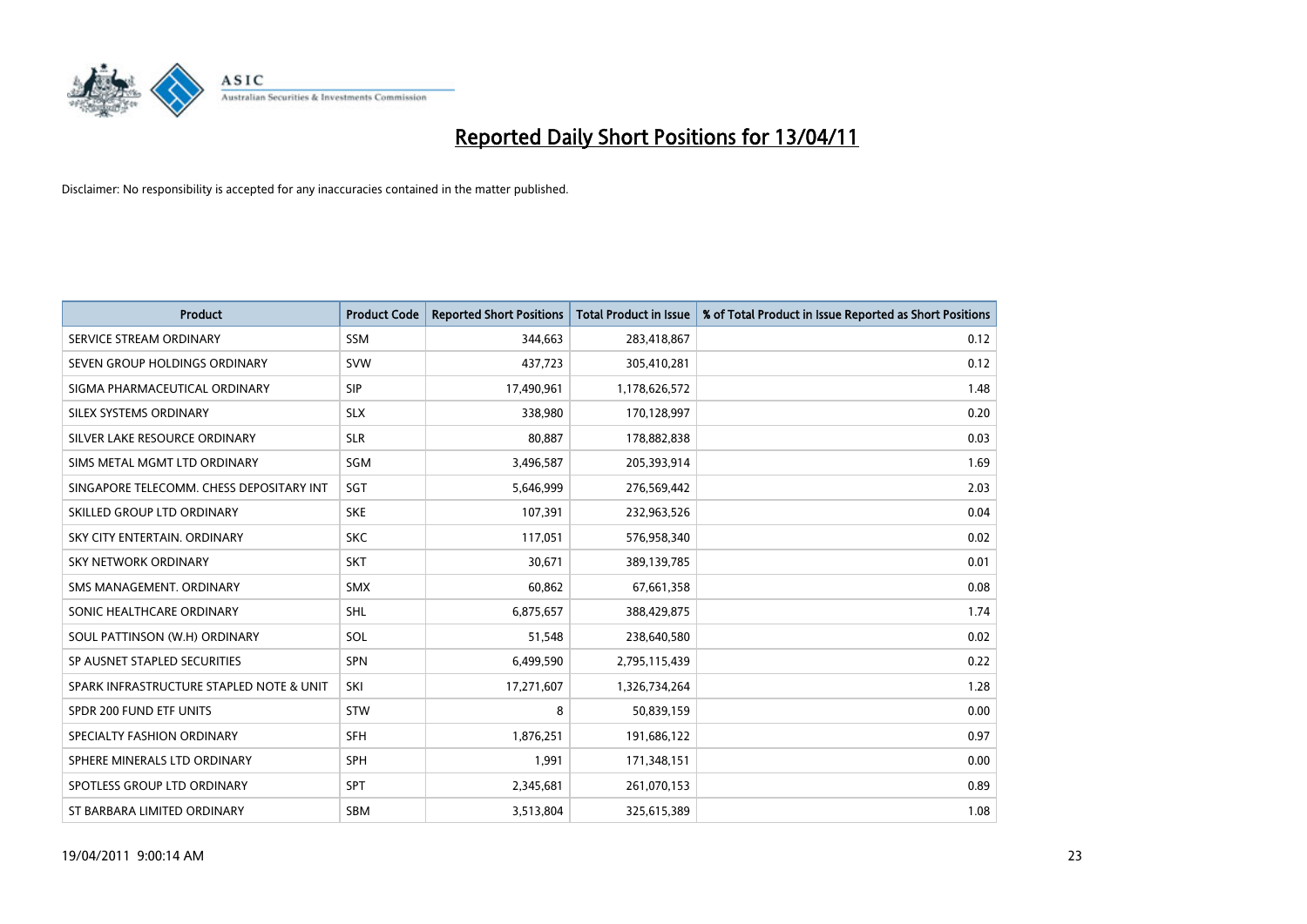

| <b>Product</b>                  | <b>Product Code</b> | <b>Reported Short Positions</b> | Total Product in Issue | % of Total Product in Issue Reported as Short Positions |
|---------------------------------|---------------------|---------------------------------|------------------------|---------------------------------------------------------|
| STAGING CONNECTIONS ORDINARY    | <b>STG</b>          | 2,917,189                       | 78,317,726             | 3.72                                                    |
| STANMORE COAL LTD ORDINARY      | <b>SMR</b>          | 77,940                          | 87,270,738             | 0.09                                                    |
| STARPHARMA HOLDINGS ORDINARY    | SPL                 | 193,420                         | 247,402,721            | 0.08                                                    |
| STH AMERICAN COR LTD ORDINARY   | SAY                 | 9,200                           | 245,846,493            | 0.00                                                    |
| STHN CROSS MEDIA ORDINARY       | SXL                 | 1,690,275                       | 379,220,063            | 0.44                                                    |
| STOCKLAND UNITS/ORD STAPLED     | SGP                 | 18,284,841                      | 2,383,036,717          | 0.77                                                    |
| STRAITS RES LTD. ORDINARY       | SRQ                 | 8,021,537                       | 324,355,749            | 2.46                                                    |
| STW COMMUNICATIONS ORDINARY     | SGN                 | 234,837                         | 364,310,964            | 0.06                                                    |
| SUN RESOURCES NL ORDINARY       | <b>SUR</b>          | 25,000                          | 444,369,734            | 0.01                                                    |
| SUNCORP GROUP LTD ORDINARY      | <b>SUN</b>          | 6,534,864                       | 1,286,600,980          | 0.49                                                    |
| SUNDANCE ENERGY ORDINARY        | <b>SEA</b>          | 58,228                          | 276,709,585            | 0.02                                                    |
| SUNDANCE RESOURCES ORDINARY     | SDL                 | 22,766,170                      | 2,718,671,668          | 0.84                                                    |
| SUNLAND GROUP LTD ORDINARY      | <b>SDG</b>          | 29,126                          | 224,881,794            | 0.01                                                    |
| SUPER RET REP LTD ORDINARY      | <b>SUL</b>          | 231,871                         | 130,018,739            | 0.19                                                    |
| SWICK MINING ORDINARY           | <b>SWK</b>          | 1,548                           | 236,724,970            | 0.00                                                    |
| SYMEX HOLDINGS ORDINARY         | <b>SYM</b>          | 6,633                           | 139,813,563            | 0.00                                                    |
| TABCORP HOLDINGS LTD ORDINARY   | <b>TAH</b>          | 2,097,947                       | 688,019,737            | 0.27                                                    |
| TALENT2 INTERNATION ORDINARY    | <b>TWO</b>          | 7                               | 142,434,450            | 0.00                                                    |
| <b>TALISMAN MINING ORDINARY</b> | <b>TLM</b>          | 3,079                           | 130,438,627            | 0.00                                                    |
| TAP OIL LIMITED ORDINARY        | <b>TAP</b>          | 677,644                         | 240,967,311            | 0.28                                                    |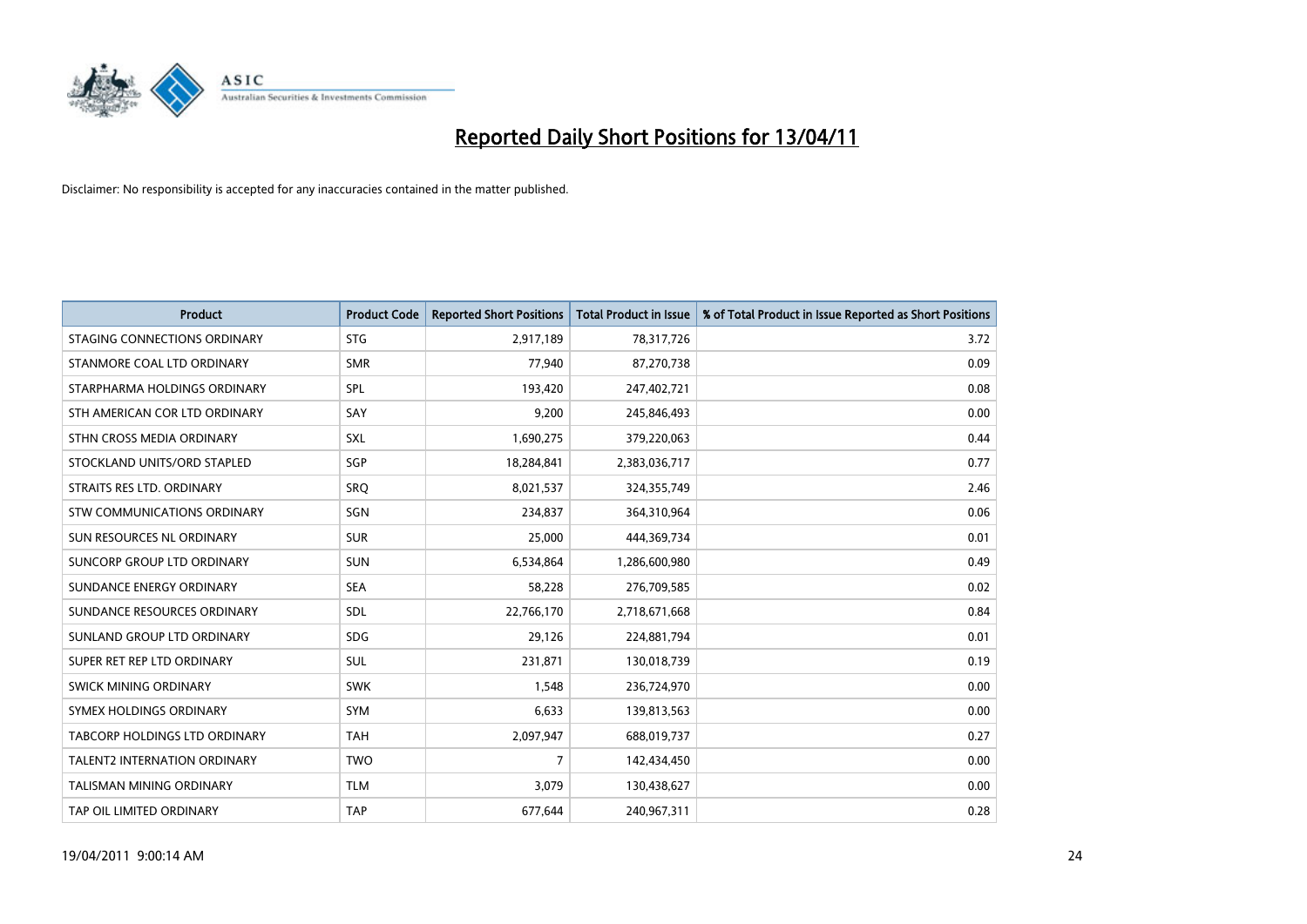

| <b>Product</b>                      | <b>Product Code</b> | <b>Reported Short Positions</b> | Total Product in Issue | % of Total Product in Issue Reported as Short Positions |
|-------------------------------------|---------------------|---------------------------------|------------------------|---------------------------------------------------------|
| TASSAL GROUP LIMITED ORDINARY       | <b>TGR</b>          | 39,334                          | 146,304,404            | 0.02                                                    |
| <b>TATTS GROUP LTD ORDINARY</b>     | <b>TTS</b>          | 15,350,449                      | 1,318,683,208          | 1.15                                                    |
| <b>TELECOM CORPORATION ORDINARY</b> | <b>TEL</b>          | 18,442,000                      | 1,924,649,369          | 0.95                                                    |
| TELSTRA CORPORATION. ORDINARY       | <b>TLS</b>          | 28,053,945                      | 12,443,074,357         | 0.23                                                    |
| TEN NETWORK HOLDINGS ORDINARY       | <b>TEN</b>          | 34,983,747                      | 1,045,236,720          | 3.35                                                    |
| TERANGA GOLD CORP CDI 1:1           | <b>TGZ</b>          | 188,217                         | 150,228,220            | 0.11                                                    |
| TFS CORPORATION LTD ORDINARY        | <b>TFC</b>          | 64,421                          | 262,656,661            | 0.02                                                    |
| THE REJECT SHOP ORDINARY            | <b>TRS</b>          | 547,369                         | 26,033,570             | 2.09                                                    |
| THOR MINING PLC CHESS DEPOSITARY    | <b>THR</b>          | 2,307                           | 222,489,120            | 0.00                                                    |
| THORN GROUP LIMITED ORDINARY        | <b>TGA</b>          | 2,361                           | 129,858,924            | 0.00                                                    |
| THUNDELARRA EXPLOR, ORDINARY        | <b>THX</b>          | 55,795                          | 153,578,927            | 0.04                                                    |
| <b>TIGER RESOURCES ORDINARY</b>     | <b>TGS</b>          | 478,808                         | 668,635,549            | 0.07                                                    |
| TIMBERCORP LIMITED ORDINARY         | <b>TIM</b>          | 90,074                          | 352,071,429            | 0.02                                                    |
| <b>TISHMAN SPEYER UNITS</b>         | <b>TSO</b>          | 82,682                          | 338,440,904            | 0.03                                                    |
| TNG LIMITED ORDINARY                | <b>TNG</b>          | 4,321                           | 284,803,062            | 0.00                                                    |
| TOLL HOLDINGS LTD ORDINARY          | <b>TOL</b>          | 16,851,844                      | 710,128,531            | 2.41                                                    |
| TORO ENERGY LIMITED ORDINARY        | <b>TOE</b>          | 35,404                          | 964,936,676            | 0.00                                                    |
| TOWER AUSTRALIA ORDINARY            | <b>TAL</b>          | 3,842,445                       | 419,652,394            | 0.90                                                    |
| <b>TOWER LIMITED ORDINARY</b>       | <b>TWR</b>          | 690,119                         | 263,603,448            | 0.26                                                    |
| TOX FREE SOLUTIONS ORDINARY         | <b>TOX</b>          | 33,891                          | 92,290,500             | 0.03                                                    |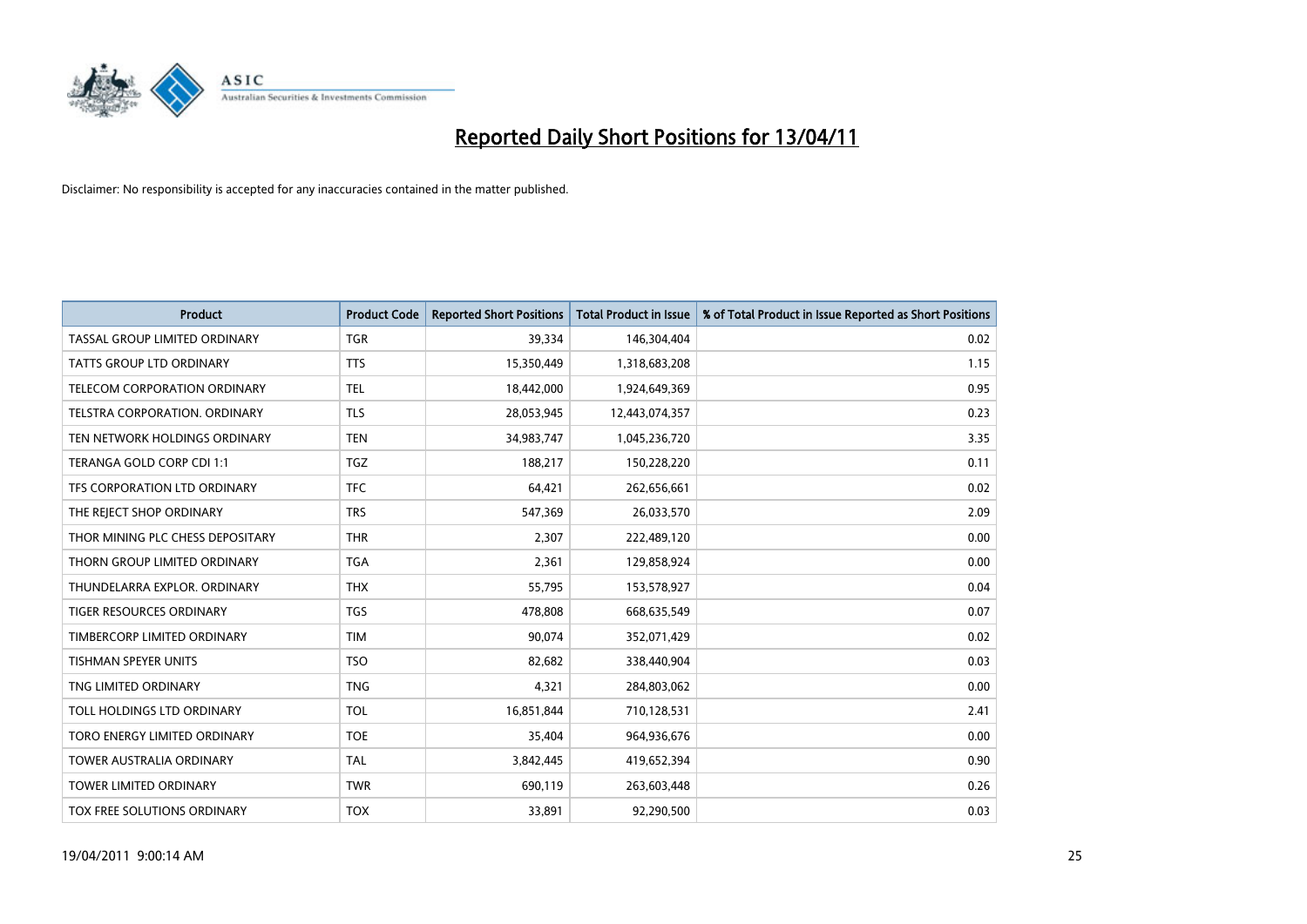

| Product                                   | <b>Product Code</b> | <b>Reported Short Positions</b> | <b>Total Product in Issue</b> | % of Total Product in Issue Reported as Short Positions |
|-------------------------------------------|---------------------|---------------------------------|-------------------------------|---------------------------------------------------------|
| TPG TELECOM LIMITED ORDINARY              | <b>TPM</b>          | 4,058,987                       | 775,522,421                   | 0.51                                                    |
| TRANSFIELD SERV INFR STAPLED SECURITIES   | <b>TSI</b>          | 109,603                         | 438,756,421                   | 0.02                                                    |
| TRANSFIELD SERVICES ORDINARY              | <b>TSE</b>          | 4,070,720                       | 549,715,957                   | 0.73                                                    |
| TRANSPACIFIC INDUST. ORDINARY             | <b>TPI</b>          | 13,789,320                      | 960,638,735                   | 1.42                                                    |
| TRANSURBAN GROUP TRIPLE STAPLED SEC.      | <b>TCL</b>          | 5,184,483                       | 1,443,543,731                 | 0.35                                                    |
| TRINITY GROUP STAPLED SECURITIES          | <b>TCO</b>          | 3,419                           | 231,701,539                   | 0.00                                                    |
| TROY RESOURCES NL ORDINARY                | <b>TRY</b>          | 58,818                          | 87,968,823                    | 0.06                                                    |
| UGL LIMITED ORDINARY                      | <b>UGL</b>          | 5,708,767                       | 166,047,171                   | 3.42                                                    |
| UNILIFE CORPORATION CDI US PROHIBITED     | <b>UNS</b>          | 371,849                         | 273,245,765                   | 0.13                                                    |
| UXC LIMITED ORDINARY                      | <b>UXC</b>          | 45,584                          | 305,789,718                   | 0.01                                                    |
| VALAD PROPERTY GROUP STAPLED US PROHIBIT. | <b>VPG</b>          | 3,936,941                       | 115,108,116                   | 3.41                                                    |
| <b>VDM GROUP LIMITED ORDINARY</b>         | <b>VMG</b>          | 11,116                          | 193,127,749                   | 0.01                                                    |
| <b>VENTURE MINERALS ORDINARY</b>          | <b>VMS</b>          | 173,158                         | 220,943,592                   | 0.08                                                    |
| <b>VILLAGE ROADSHOW LTD ORDINARY</b>      | <b>VRL</b>          | 28,508                          | 151,439,777                   | 0.02                                                    |
| <b>VIRGIN BLUE HOLDINGS ORDINARY</b>      | <b>VBA</b>          | 36,704,682                      | 2,210,197,600                 | 1.66                                                    |
| <b>VISION GROUP HLDGS ORDINARY</b>        | <b>VGH</b>          | 78,000                          | 74,061,110                    | 0.11                                                    |
| <b>VITA GROUP LTD ORDINARY</b>            | <b>VTG</b>          | 75,190                          | 142,499,800                   | 0.05                                                    |
| VITERRA INC CDI 1:1                       | <b>VTA</b>          | 3,828                           | 68,629,939                    | 0.01                                                    |
| <b>WATPAC LIMITED ORDINARY</b>            | <b>WTP</b>          | 37,621                          | 183,341,382                   | 0.01                                                    |
| <b>WDS LIMITED ORDINARY</b>               | <b>WDS</b>          | 701                             | 144,055,662                   | 0.00                                                    |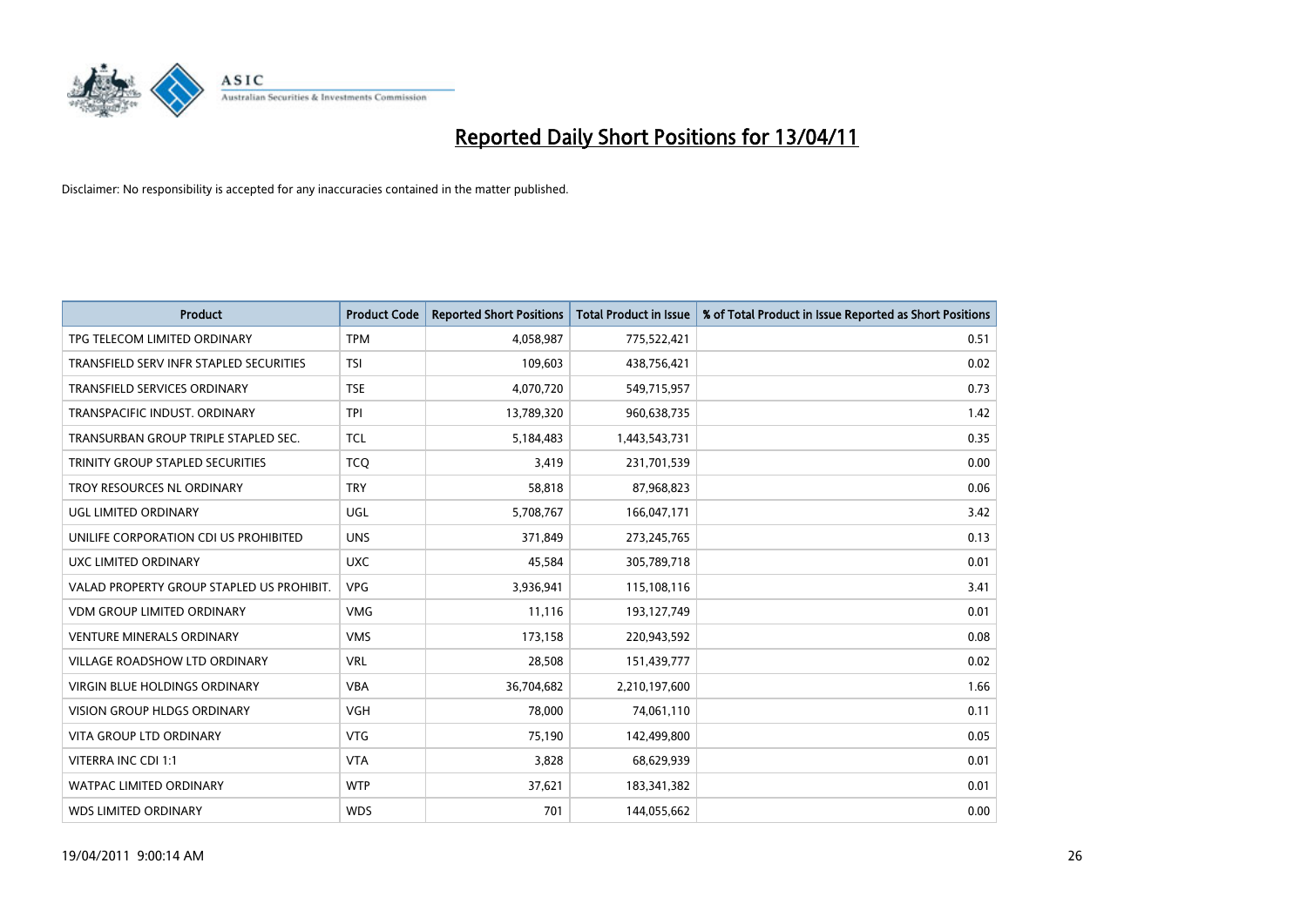

| <b>Product</b>                         | <b>Product Code</b> | <b>Reported Short Positions</b> | <b>Total Product in Issue</b> | % of Total Product in Issue Reported as Short Positions |
|----------------------------------------|---------------------|---------------------------------|-------------------------------|---------------------------------------------------------|
| <b>WEBFIRM GROUP LTD ORDINARY</b>      | <b>WFM</b>          | 4,876                           | 677,642,536                   | 0.00                                                    |
| WEBJET LIMITED ORDINARY                | <b>WEB</b>          | 346,413                         | 77,961,278                    | 0.45                                                    |
| WESFARMERS LIMITED ORDINARY            | <b>WES</b>          | 19,998,801                      | 1,005,191,394                 | 1.97                                                    |
| WESFARMERS LIMITED PARTIALLY PROTECTED | <b>WESN</b>         | 246,478                         | 151,880,768                   | 0.14                                                    |
| WEST AUSTRALIAN NEWS ORDINARY          | <b>WAN</b>          | 2,862,946                       | 219,668,970                   | 1.30                                                    |
| WESTERN AREAS NL ORDINARY              | <b>WSA</b>          | 9,813,628                       | 179,735,899                   | 5.48                                                    |
| WESTERN DESERT RES. ORDINARY           | <b>WDR</b>          | 948                             | 154,687,785                   | 0.00                                                    |
| WESTFIELD GROUP ORD/UNIT STAPLED SEC   | <b>WDC</b>          | 9,261,427                       | 2,308,988,539                 | 0.37                                                    |
| WESTFIELD RETAIL TST UNIT STAPLED      | <b>WRT</b>          | 21,576,538                      | 3,054,166,195                 | 0.69                                                    |
| WESTPAC BANKING CORP ORDINARY          | <b>WBC</b>          | 27,519,516                      | 3,008,914,235                 | 0.89                                                    |
| WHITE ENERGY COMPANY ORDINARY          | <b>WEC</b>          | 10,663,403                      | 316,104,241                   | 3.34                                                    |
| <b>WHITEHAVEN COAL ORDINARY</b>        | <b>WHC</b>          | 952,742                         | 493,800,069                   | 0.19                                                    |
| WHK GROUP LIMITED ORDINARY             | <b>WHG</b>          | 34,194                          | 265,142,652                   | 0.01                                                    |
| <b>WILDHORSE ENERGY ORDINARY</b>       | <b>WHE</b>          | 63,411                          | 227,117,335                   | 0.03                                                    |
| WINDIMURRA VANADIUM ORDINARY           | <b>WVL</b>          | 163,685                         | 154,278,674                   | 0.11                                                    |
| WOODSIDE PETROLEUM ORDINARY            | <b>WPL</b>          | 5,169,251                       | 793,229,820                   | 0.61                                                    |
| WOOLWORTHS LIMITED ORDINARY            | <b>WOW</b>          | 4,196,693                       | 1,212,890,484                 | 0.32                                                    |
| <b>WORLEYPARSONS LTD ORDINARY</b>      | <b>WOR</b>          | 5,087,108                       | 241,026,749                   | 2.08                                                    |
| WOTIF.COM HOLDINGS ORDINARY            | <b>WTF</b>          | 10,671,196                      | 210,980,444                   | 5.03                                                    |
| WPG RES LTD ORDINARY                   | <b>WPG</b>          | 139,112                         | 247,259,340                   | 0.06                                                    |